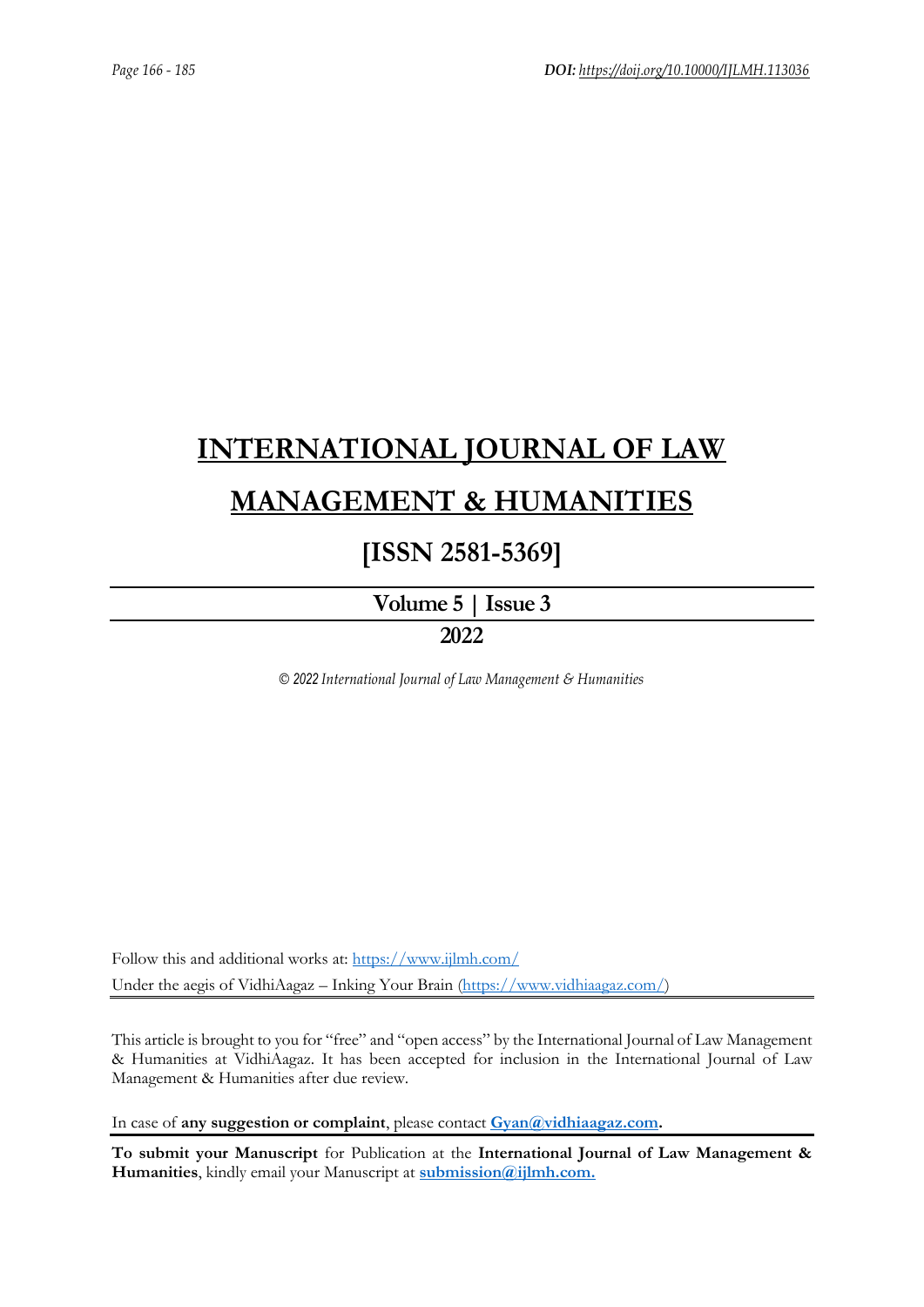# **Evolution of Right to Privacy in the Constitution of India**

#### **TOKMIN PERTIN<sup>1</sup> AND RAMANDEEP SINGH<sup>2</sup>**

#### **ABSTRACT**

*On August 24, 2017, a committee of nine judges from the Supreme Court of India regarded the right to privacy as a fundamental right to constitutional status. There is no denying that privacy issues have been discussed and spoken in India for quite some time. With this in mind, this article attempts to examine the various discussions, evaluations, and discussions about privacy rights that have taken place in India for a long time and have contributed to the development of India's right to privacy.*

*The purpose of this paper is to present a true advance in the right to privacy in India to understand the importance of this idea in the existence of humans and society as a whole. First, the meaning of "privacy" is considered, followed by the development of the right to privacy and its various aspects in India. Then for the modern times ,we would focus on the British period's Right to Privacy and the various contentions and considerations that occurred in the Constituent Assembly post-independence to make it a piece of the Constitution of India.*

*Finally, this article addresses each of the privacy issues raised by the Supreme Court and recognizes what these proceedings meant in establishing the constitutional status of privacy rights in India.*

*Keywords: Right, Privacy, Evolution, evaluations, Discussions, Historical, Fundamental, Supreme Court, Constitution.*

### **I. INTRODUCTION**

The idea to protect the privacy basically articulates not to intrude in an individual's personal life via any means or through any person and therefore, not compromising their personal space. The dynamicexpansion of the society has lead every person to be more civilized and have individualistic approach towards changing the idea of We as a society to I as a single Individual. Thereby, paving a requisite expansion for the law dealing with privacy to be apprehended anywhere on the earth.

A common myth is that privacy directly is linked to people who have done something against

<sup>&</sup>lt;sup>1</sup> Author is a Student at Lovely Professional University, India.

<sup>2</sup> Author is an Assistant Professor at Lovely Professional University, India.

<sup>© 2022.</sup> International Journal of [Law Management & Humanities](https://www.ijlmh.com/) [ISSN 2581-5369]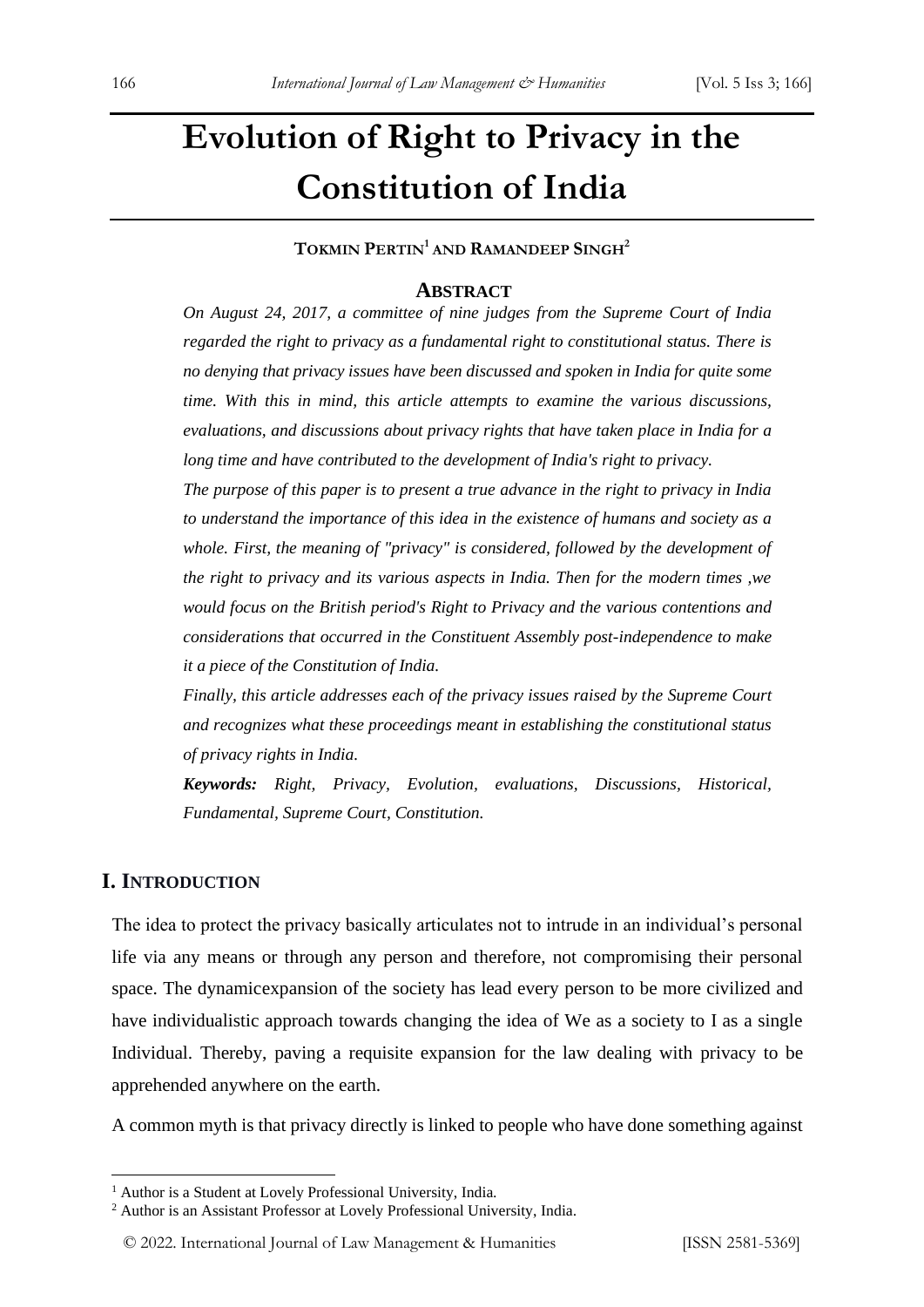the law, but the concept of privacy has nothing to do with concealment of facts or wrongdoings, but instead it is an inherent right which is guaranteed to everyone. Humans are limited to sharing information and are sensitive to their profiles thus, in modern times, it is not only the personal belongings/property that needs protection but also the security of the person to be left alone and undisturbed. Privacy is always viewed as an intrinsic unit under the umbrella term of human rights. It can be understood that every individual has the right to be left alone and no other individual should meddle in his/her personal affairs.

In the ancient Vedic culture of our Indian literature, disturbing a meditating sage was considered to bea sin emphasizing the importance of private space without any interference. The idea of privacy was also very relevant in the ancient Hindu culture and various texts. The pragmatic touch of the Hitopades stimulated the idea that the matters relating to worship, sex and family matters shouldhave its sanctity of privacy and not be disclosed to everyone.<sup>3</sup> There were many dissenting and assenting judgements in the courts like that of Kharak Singh<sup>4</sup> and M.P Sharma<sup>5</sup> regarding the interpretation of privacy but the landmark turnover was in the In the case of KS Puttaswamy and other Union with India.<sup>6</sup>

A committee of nine judges of the Supreme Court of India unanimously ruled that the right to privacy is a constitutionallyprotected right in India and is incidental to other freedoms guaranteed by the Constitution of India.<sup>7</sup>

This paper shows the evolution of privacy rights in India. To understand the importance of this concept in the existence of human beings and society as a whole. The meaning of the word privacy explains the following by the development of privacy rights in India. Finally, this article addresses each of the privacy issues raised by the Supreme Court and recognizes what these proceedings meant in establishing the constitutional status of privacy rights in India.

#### **II. PRIVACY CONCEPT- MEANING AND ITS DEFINITION**

The word privacy has been originated from a Latin term "Privatus" which translates as "separated from the rest" and the original word itself is borrowed from another terminology privo which translates as "to deprive". According to Merriam Webster dictionary, the

<sup>3</sup> *Legal Analysis of Right to Privacy In India,* Legal Service India, available at https://www.legalserviceindia.com/legal/article-676-legal-analysis-of-right-to-privacy-in-india.html, (last Visited May 03, 2022).

<sup>4</sup> Kharak Singh vs The State Of U. P. & Others, 1964 SCR. 332 (India).

<sup>5</sup> MP Sharma v Satish Chandra, 1954 SCR. 1077 (India).

<sup>6</sup> Justice Puttaswamy Vs. Union of India, 2017,10 SCC 1 (India).

<sup>7</sup> Justice Puttaswamy Vs. Union of India, 2017,10 SCC 1 (India).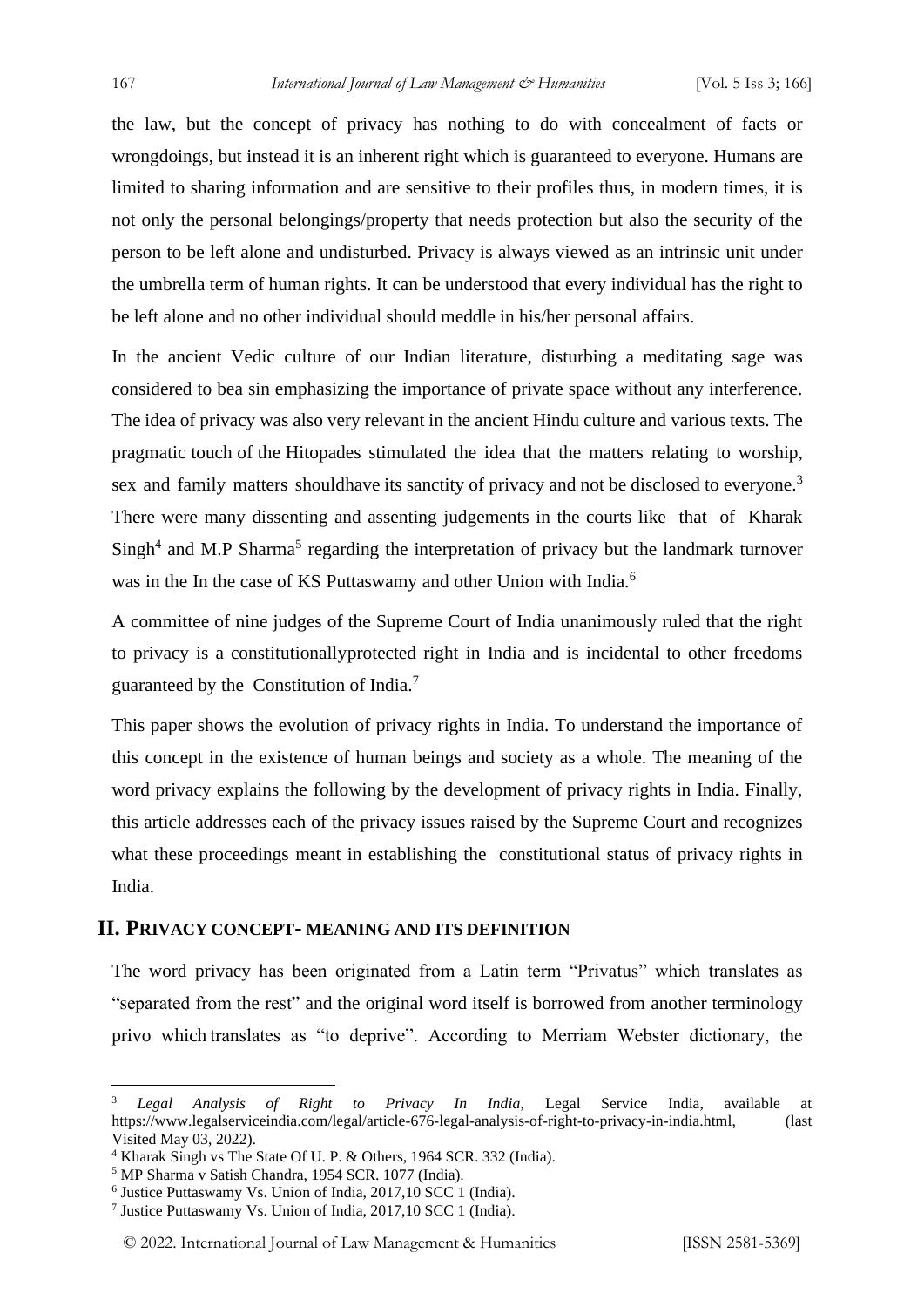definition of Privacy isthe situation or condition of being separated from the society and the state of being observed<sup>8</sup>.

There has not been exact definition of the word privacy , and it varies in many ways, from a cultural approach to a national approach. According to the Black Law Dictionary Definition , it is defined as the right to be left alone. The dynamic concept of privacy also aims to draw a line between government agencies and the way they manage and collect information about individuals that affect their personal aspects.

As the expansion of the human population has diverted towards modern urbanization, the technological needs and equipments has also expanded its arena. Technological advancement isa boon but its implications does have various complications added in the personal aspects of a private individual. Example, computer has been a greatest invention of all time , making the work burden more simplistic with just a single click .Everywhere around the shops, malls etc has started operating on computers thus, keeping all the databases of the customers and information resulting Unprecedented large-scale data spread.

Gerety<sup>8</sup> has given a very appropriate definition of privacy. He states that "privacy is an autonomy or control over the intimacies of personal identity".<sup>9</sup>He has brought to light the autonomous aspect of privacy. He has recognized three of the important legal aspects of privacy i.e. autonomy, intimacy and identity.<sup>10</sup>

*Bostwicks<sup>11</sup>* definition of privacy has led to triple classification of privacy which is privacy of intimacy, leisure and sanctuary.

The security of the privacy cannot be practiced by any individual when the matter is in the question of internal securities or in spheres of public space, such claims can be negated. Example, A talking to B in his residence and is intruded by C, it would reflect as intrusion of Privacy. But if a person participating in public space has created chaos for the general public through any means and has been intruded by any officials, in such situations it would not result as an infringement of rights.

Privacy has many aspects and can be defined as a voluntary action that a person takes to withdraw himself/herself from the society for a temporary period of time through various means of psychological needs. It can put as the freedom of not disclosing personal information

<sup>8</sup> Gerety, Redefining Privacy, Harvard Law School. Harvard Civil Rights Civil Liberties Law Review Volume 12 Issue 2, Pg. 233-296.

<sup>&</sup>lt;sup>9</sup> Ibid

 $10$ Ibid

<sup>&</sup>lt;sup>11</sup> Bostwick, A taxonomy of privacy, 64 Cal.L.Rev.1447 (1976).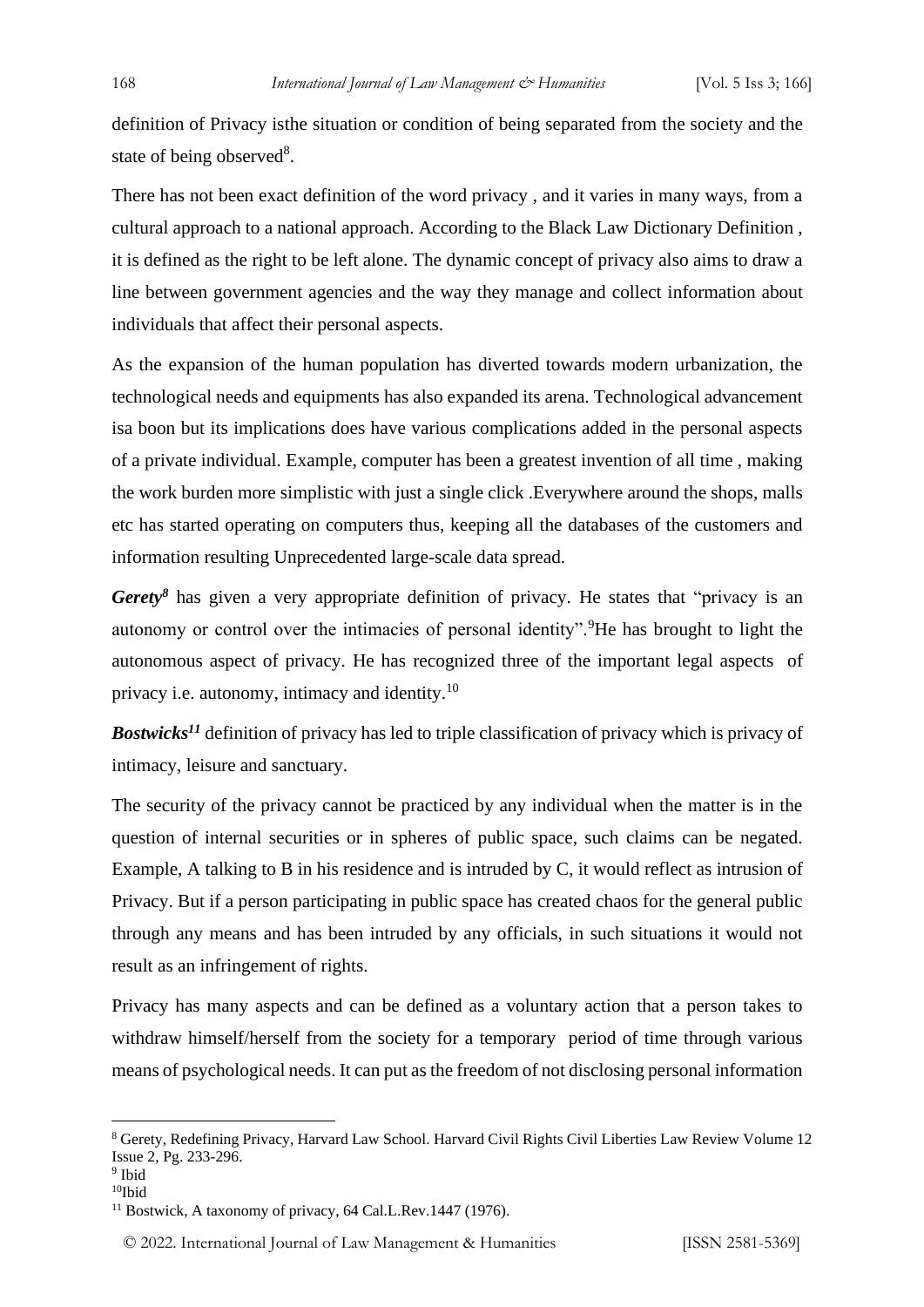which can bring harm to their reputation, freedom to express their views and also to have personal space regarding intimacy, marriages etc. The nature of the right and its privileges to privacy is never absolute and provided that Article 19 (2) relating to the Constitution of India sets out the principles and appropriate restrictions necessary for the implementation of basic rights, as guaranteed in Part III under the context of the Indian Constitution.

#### **III. DIMENSION OF PRIVACY**

*Privacy to communicate -* Communication is a basic trait of humans. Every human has the right tocommunicate with anyone of their personal choice regarding any information or topic without any fear of being monitored or being watched. The advancement of technological field such as tapping thephone calls is also an intrusion to privacy.

*Protection of data* – There should no interference by any organization or person to access the private data of a person and it can be understood as one of the basic facets of privacy.

#### **Privacy and its types-**

- It would include the right of a patient to not disclose information about his disease orproblem as to protect himself from series of reactions.
- To protect a person from disclosing the candidate he has voted for and should not be forcedagainst his will to do so.
- It is the right of every individual to abstain or to hide any info on the internet and they havethe control over to do so.
- Every organization be that of government or private must follow strict securities to upholdtheir rights, trades or secrets.

#### **Privacy in relation to Sexual Identities –**

**Naz Foundation v. Union of India**. The Delhi High Court "read" Article 377 of the Indian Criminal Code of 1860 and denounced the class of sexual relations between adults who agreed. In this case, one of the important arguments accepted by the court is that the state can interfere with the right to privacy of citizens' sexual relations only if the state can have a keen interestin such interference. The state was unable to show a keen interest in interferingwith the sexual relations of its citizens, so the rules were downgraded to make all agreed sexual relations non-criminal.<sup>12</sup>

<sup>12</sup>*Evolution of Right to privacy as Fundamental right*, Legal Service India, http://www.legalservicesindia.com/ar ticle/2445/Evolution-of-Right-to-privacy-as-Fundamental- right.html , (last Visited May 03, 2022).

<sup>© 2022.</sup> International Journal of [Law Management & Humanities](https://www.ijlmh.com/) [ISSN 2581-5369]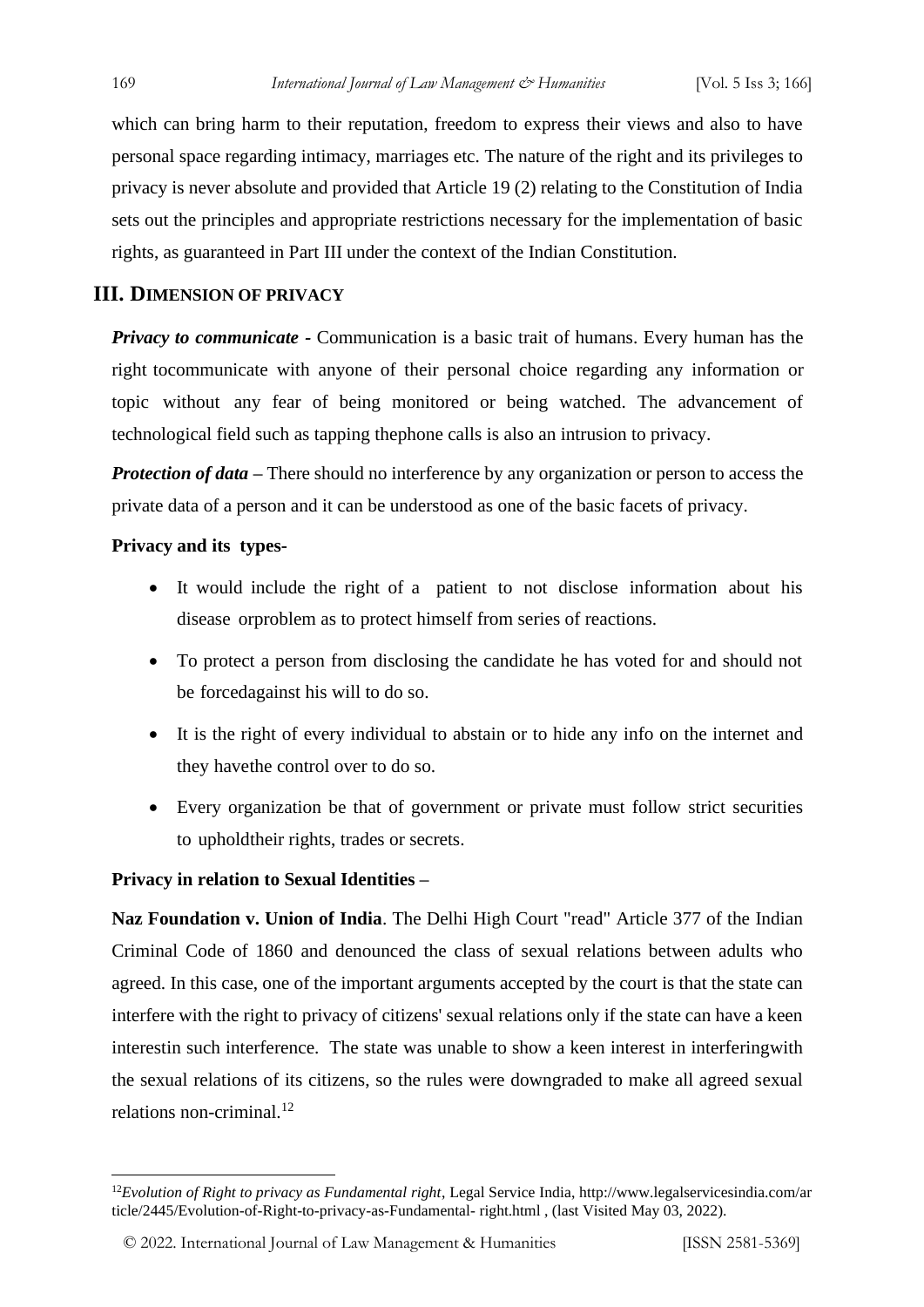The list of the dimensions of privacy is never ending. In the advent of the technological expansion everything can be accessed, traced and likewise, be misused. Privacy has multi layered aspects and no one should be made objectionable in the lights of privacy.

#### **IV. IMPORTANCE OF RIGHT TO PRIVACY**

A common myth is that privacy directly is linked to people who have done something against the law, but the concept of privacy has nothing to do with concealment of facts or wrongdoings, but instead it is an inherent right which is guaranteed to everyone. Humans are limited to sharing information and are sensitive to their profiles thus, in modern times, it is not only the personal belongings/property that needs protection but also the security of the person to be left alone and undisturbed. Therefore, right to privacy is really important.

India being a democratic country, liberty is one of the essentials of democracy provided to all the individuals of a nation. Autonomy is complimentary to democracy where no other state shall intrude in the private matters of the other state. Likewise, in democracy everyone has the liberty to practice and communicate information of their own choice differentiating it from a totalitarian state.

No one can force and extract information about anyone except for the manner established under the law. The doctors, psychiatrist holds the position of oath that they should not pass around the information about their patients or else it would lead to loss of trust and would infringe their privacy. Lawyers holds the same duty towards their client. Circulation of economic information too of sensitive nature may lead to theft, fraud hampering the concept of privacy.

The classifications would be:

- **Political** In democracy, every adult with a voting card has the privilege of exercising voting rights and promoting political practices of his choice. No one should be forced against their will, but have the right to freedom.
- **Economic**-For the enhancement of the economy, there should be freedom not to disclose economic secrets.

**Sociologica**l-No one should be told about the choices to be followed and associated with which groups. Free environment to behave in a certain way without the need of being intrudedis a must.

• **Psychological**- The need for private space and right to be left alone.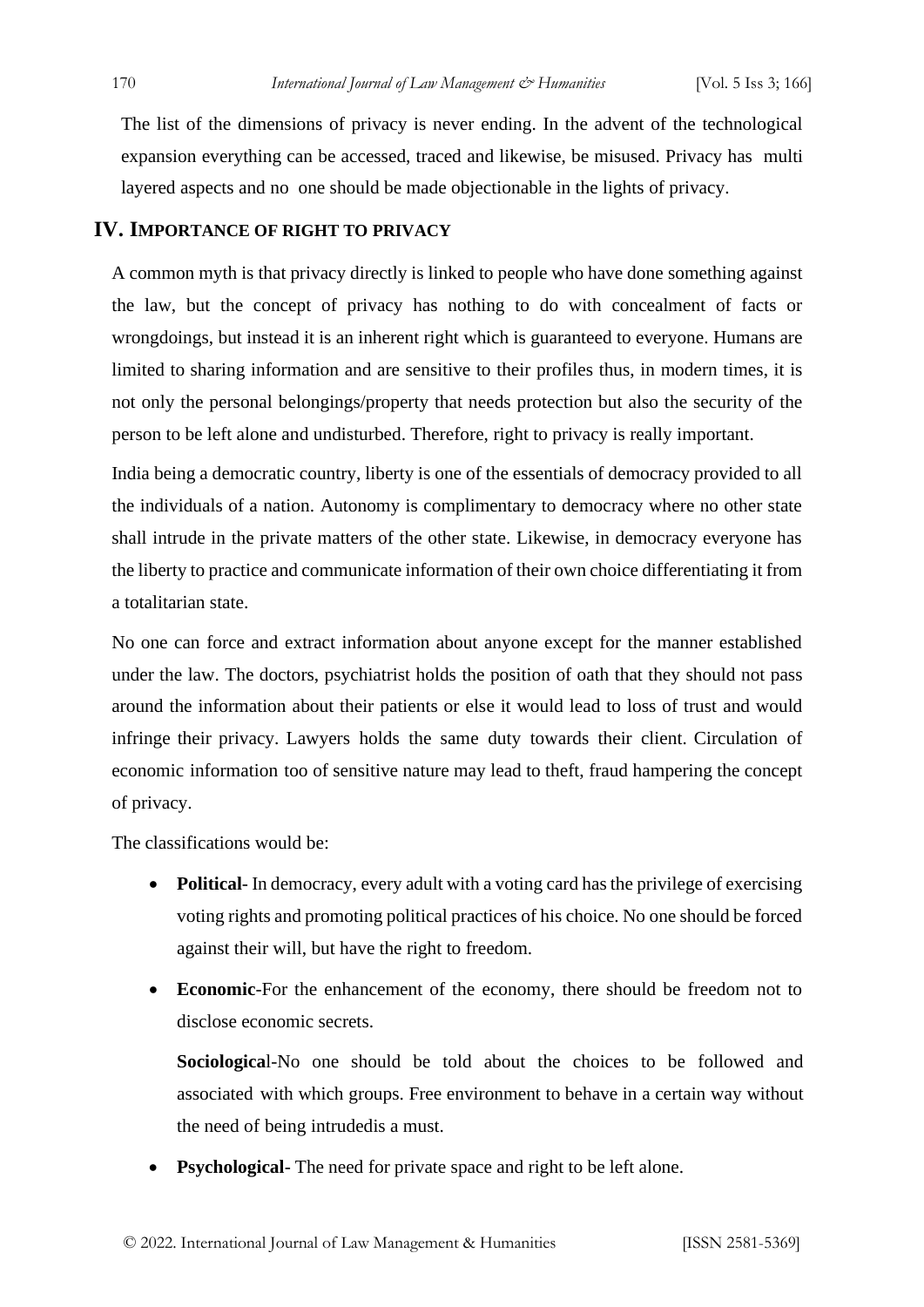# **V. EVOLUTION**

This section of evolution will take a grasp around the committees and cases which has shaped theway for the development of right to Privacy.

# **(A) Pre Constitutional Development**

#### *Constitution of India Bill, 1985*

As quoted by Bal Gangadar Tilak, "Swaraj my birthright" influenced the drafters of the 1895 Constitution of India. .The state authorities in the absence of privacy hampered the liberty of the people and therefore, the bill introduced the need for such right.

In the English law it is commonly said that "for every man his home is his castle" which to further interpret would translate as no one should be stripped off of his right to have a personal lifeespecially by the state except by the law. A house and the ease of its comfort in one's personal spaceserves as an asylum to peaceful mind as well which should not be intruded unless required by the law.

#### **(B) Commonwealth Bill, 1925**

"*Every person shall have the Fundamental right to liberty of person and security of his dwelling and property*."<sup>13</sup>

While the bill introduced a new dimension in which privacy is not limited to homes, combines the term privacy need with the freedom and security of people and their property. The bill was drafted under the chair of Sir Tej Bahadur Supruand, and other people who co-sponsored the bill were Mahatma Gandhi, Bipan Chandra Pal, and Mrs. Sarojini Naidu.

#### **(C) The Nehru (Swaraj) Report, 1928**

The idea of Swaraj aimed at creating India with a self-contained government system. The Indian National Congress, led by Motilal Nehru, has established a committee that focuses on the role of the state in relation to personal privacy in relation to freedom and property. The committee was made up of various members, with great names like Netaji Subhas Chandra Bose, who was a member of the committee.

It was that one has the right to individual liberty and must not be deprived of those rights under any circumstances except as provided by the law that designates them. The notion propagated also restricted intervention in individual's property in ways that were considered

<sup>13</sup> I*ndian Constitution was written up, enforced without explicit recognition of individual's privacy as fundamental right,*Counterview.org, available at https://counterview.org/2015/08/07/indian-constitution-was-written-upenforced-without-explicit-recognition-of-individuals-privacy-as-fundamental-right/, (last Visited May 03, 2022).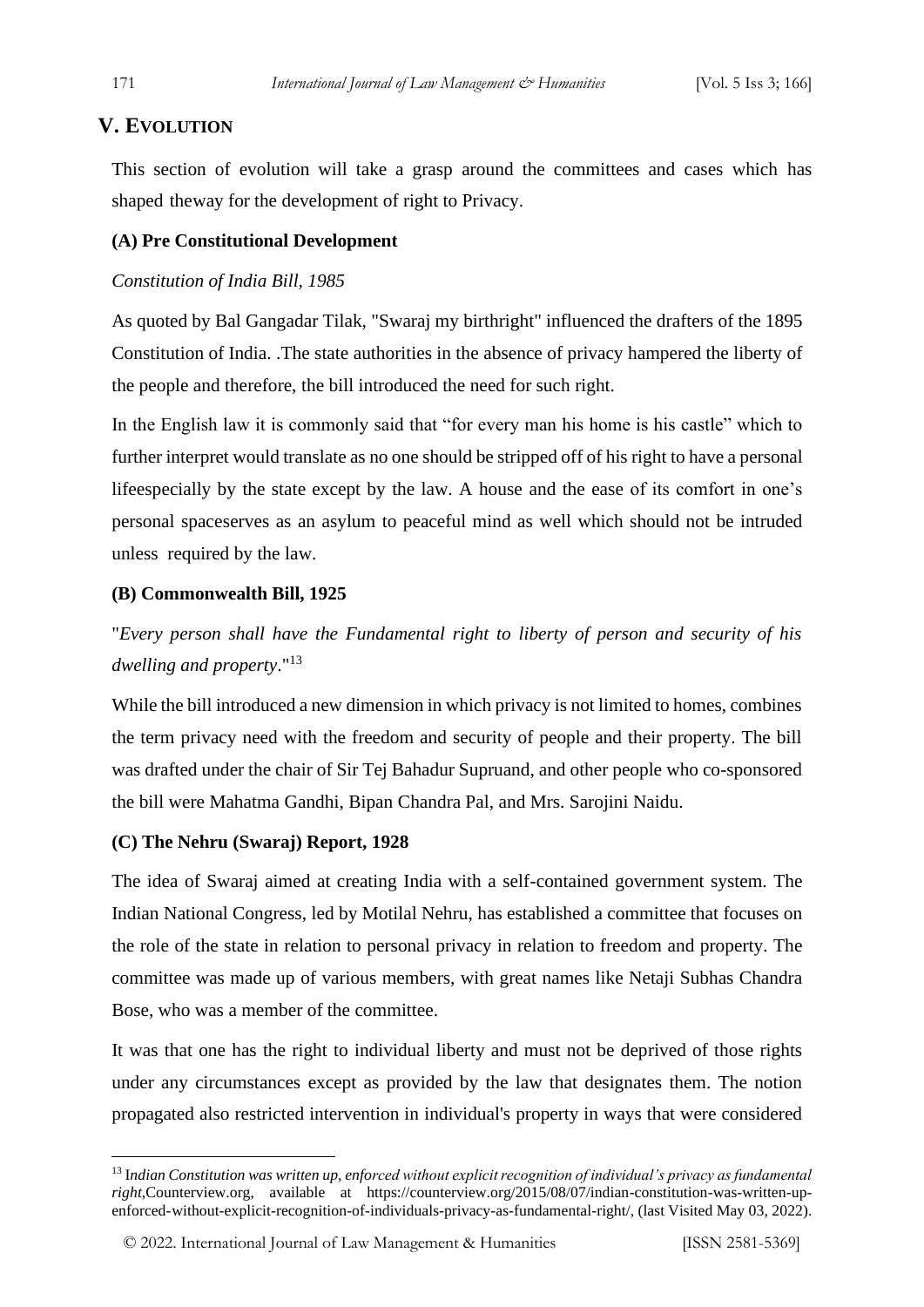illegal. The nation had to understand the legitimate nation before it could interfere with the case.

#### **(D) Constituent Assembly (CA) debates**

To discuss the length and the limitations on privacy, Advisory committee was set up by the constituent assembly which was headed by Sardar Vallabhbhai Patel to discuss majorly on issues relating to the minorities and also on the subject of fundamental rights.Another sub category was formed to deal on fundamental rights and Acharya J B Kripalani was appointed as the chairperson.K.T Shah said there must be certain sense of security by the state against the unlawful manners of encroaching the house,property of the individuals and also failing to state the reasonability of such actions results as intrusion of liberty.

There were three privileges demanded by K M Munshi in 1947 where he said that every citizens should have the inviolable privilege of home,a right to keep the communications private and no state or any person should interfere in the relations of family and their functioning. Inspired by the constitution of Czech, Mr Harnam Singh on march 1947 that privacy right must not just revolve around people but should extend its concerns on properties too.

In March 1947, Dr. B R Ambedkar added more details on privacy, he stated - *"*The right of the people to be secure in their persons, houses, papers and effects against unreasonable searches and seizures, shall not be violated and no warrants shall issue, but upon probable cause, supported by oath of affirmation, and particularly describing the place to be searched and the persons or things tobe seized."<sup>14</sup>

Also drawn a sense of reasonable measure that was required to be followed by the state in lieu to being reasonable and lawful. In the same year the sub-committee headed by Acharya J B Kripalani asits chairperson through rigorous debates presented a draft of ideas which dealt with inviolable privilege of home and communications.

In the following month of march, the final draft on Privacy to be presented and added as fundamentalrights were actually an amalgamation of ideas given by K T Shah, Munshi and Dr Ambedkar which read as: "The right of the people to be secure in their persons, houses, papers and effects against unreasonable searches and seizures, shall not be violated and no warrants shall issue, but upon probable cause, supported by oath of affirmation, and particularly describing the place to be searchedand the persons or things to be seized. The

<sup>14</sup> Ibid

© 2022. International Journal of [Law Management & Humanities](https://www.ijlmh.com/) [ISSN 2581-5369]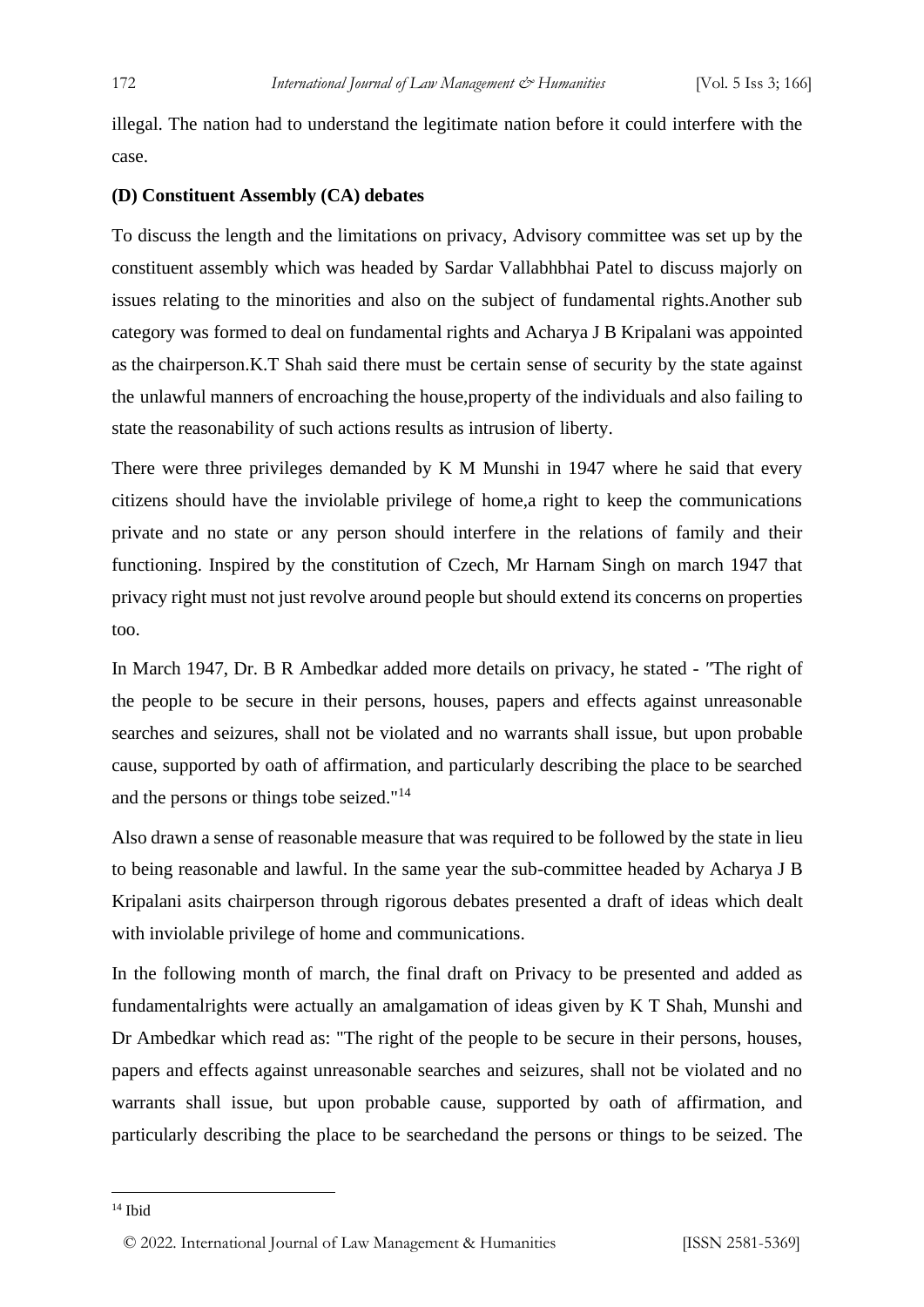right of every citizen to the secrecy of his correspondence."<sup>15</sup>

There were dissenting views on the drafted proposition prepared by the subcommittee in the month of april on fundamental rights which seek to recognize privacy as a fundamental right. The concerns revolved around that if privacy becomes part of fundamental rights, then it would bring many implications and some of which would also include the right not to intrude personal property, resulting in creating a way for criminals to reside safe which otherwise, undoubtedly be easily caughtin their homes.

Benegal Narasingh Rau the advisor of the Constituent assembly ,Times Sardar K M Panikkar, Alladi Krishnaswamy Ayyar (eminent members of the Constituent Assembly) were the ones who opposed the idea to recognize privacy as a fundamental rights. If privacy is implicitly recognized as a right, it would simply obstruct the working of the law affiliated agencies.

The idea proposed by the advisory committee on privacy was called off but, the other rights mentioned regarding the life and liberty of people were added and highlighted in the part III(three) of the basic rights envisaged in Article 19 and 21 of the of the Indian Constitution . The Constitution in India was thereby, formed in the year 1950 and had no express mention about the rights regardingprivacy.

From the above noted points, one can say that although privacy was not considered to be an element of constitution in reference to our basic rights in India when it was framed in the year 1950.One can also not forget the expressly projected desire by the members of the assembly and makers who really wanted to transform privacy as a fundamental right until, some other eminent members of the assembly had total different opinion about it.

#### **(D) Post Constitutional Development**

In India, the scope of right to privacy is based on the broader interpretation of the provisions of Part III of the Constitution of India, Articles 19 and 21. From the cases mentioned above, it is known thatthe right to privacy has failed. As a category right provided for basic rights. However, over time, thelegal understanding of privacy has been endorsed in the eyes of the judiciary for its application and interpretation.

Here, in the development of private life after the enactment of the Constitution, important examplesare given and judicial decisions are made to better understand the concept of the right to private life.

For rights to be recognized, it is not a requisite for it to be expressly mentioned in the

<sup>15</sup> Ibid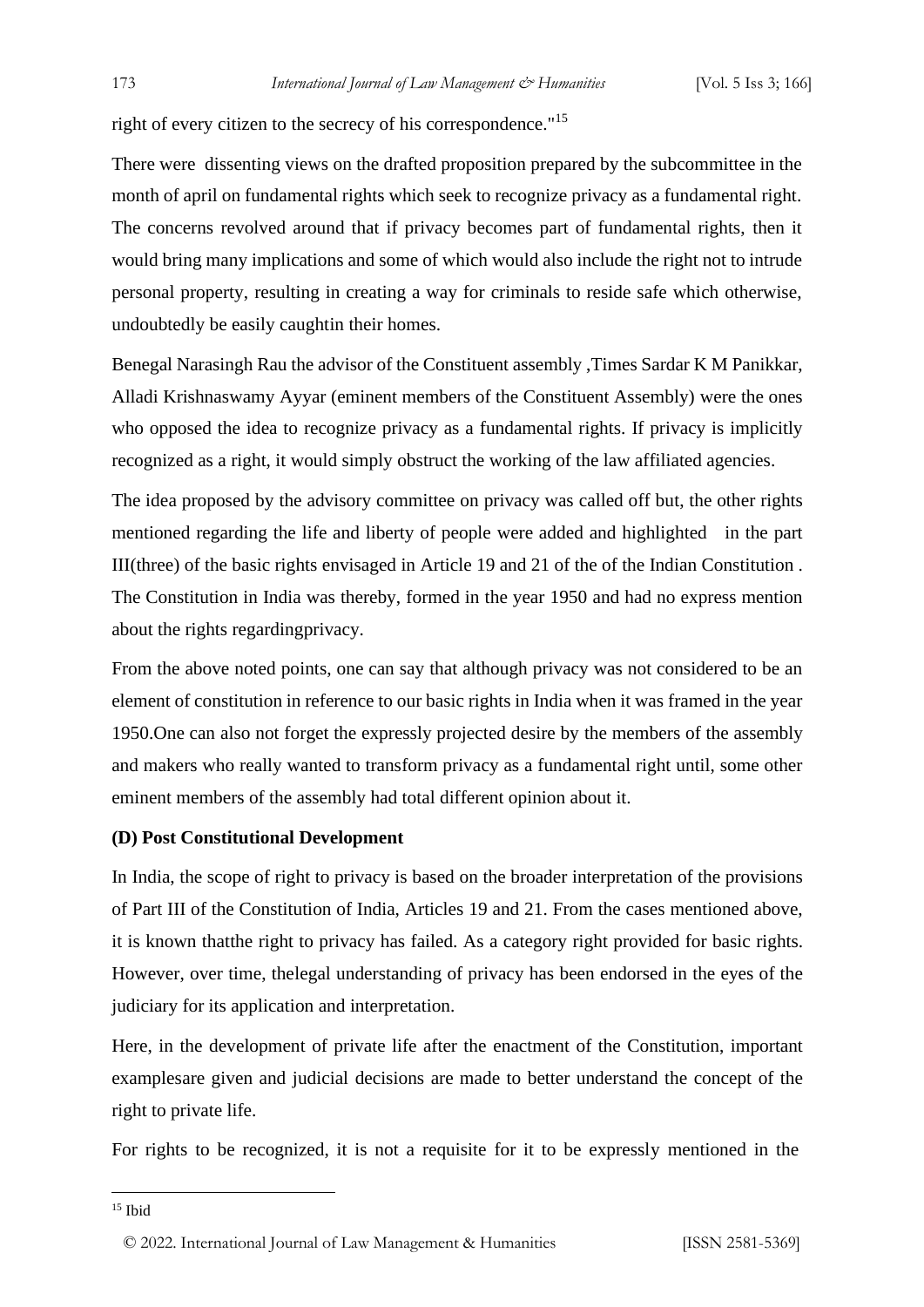constitution, but a look into interpretation to read between the lines does also generate various interpretations in the words of the statutes and to derive the intentions of the legislature behind such rational formationof laws.

As already discussed, The Constitution of India was thereby, formed in the year 1950 and had noexpress mention about the rights regarding privacy.

**Kharak Singh vs The State of Uttar Pradesh<sup>16</sup>:** This case was relating to surveillance by the state towards the accused breaching the idea of personal space. The learned judge in this case held that if the nature of surveillance is extreme in nature then, such intrusions violates the rights provided in art 19(1) and 20 of the Indian constitution. The court however gave a statement that when the constitution was framed, the makers did not include the provision of privacy in the constitution and therefore, no assumption on privacy to be a part of right shall be held.

In the cases of Kharak Singh and M.P Sharma the notion on the application on privacy before the Supreme Court was denied. However, the following smaller bench Judgement complimented the right.

**Govind v. State of Madhya Pradesh<sup>17</sup>**: Justice Matthew learned in this case found that the right to privacy is related to Articles 19 (1) (a), 19 (1) (d) and 21 of the Constitution. But he also said thatfor justice, and in accordance with the law, if a government agency violates that right, it should be given the right to do so, within reasonable limits.

**Maneka Gandhi v. Union of India<sup>18</sup>:** The court in this case declared that the word that is associated with the constitution's article 21 defining the word "liberty" has in depth meaning and on its way to being interpreted may associate and recognize various other rights to be held under the frames of the rights which are fundamental in nature. Also provided the linked with article 19 and created a test called triple test to analyse and know if any infringement of liberty occurred.

**P.U.C.L. v. Union of India** <sup>19</sup> This case dealt with phone tapping. Here, it was held that privacy is core related to right to life and it is an outcome of it which is to be given to individuals.

Honourable Judge Mr. P N Bhagawati has also interpreted that the fundamental right of

<sup>&</sup>lt;sup>16</sup> Kharak Singh vs The State of Uttar Pradesh. & others, 1964 SCR 332 (India).

<sup>&</sup>lt;sup>17</sup> Govind v. State of Madhya Pradesh, 1975 SCR 946 (India).

<sup>18</sup> Maneka Gandhi v. Union of India, 1978 SCR 621 (India).

<sup>19</sup> P.U.C.L. v. Union of India, (1997) 1 SCC 30 (India).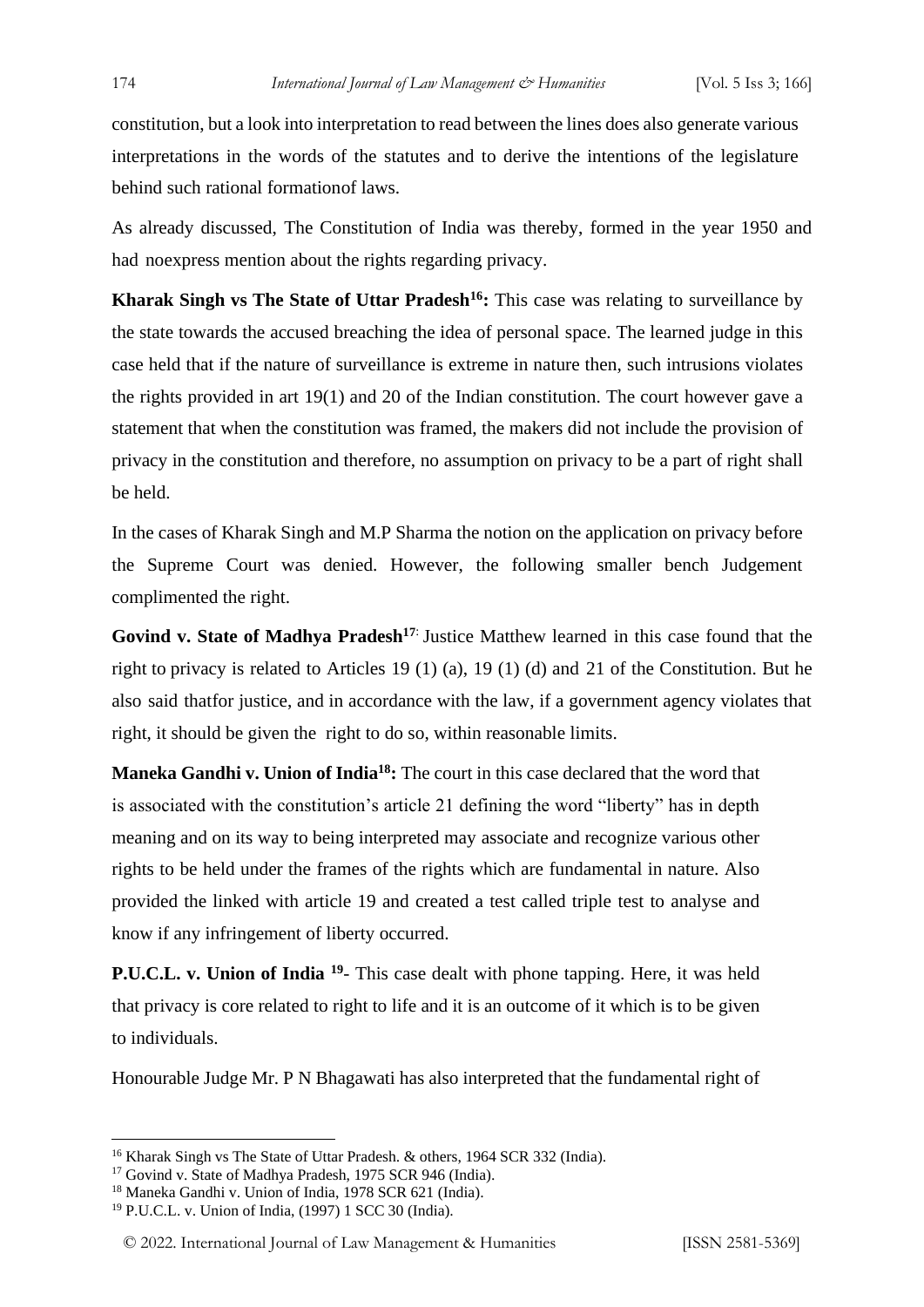right tolife has a various scope of interpretations in its ambit. The right to life also translates that every person should live their life with dignity, also have an access to basic necessities such asfood, shelter and cloth etc. If such requirements are not fulfilled that it will result in the violation of right to life. However, if such infringement are lawful in nature and just fair then, it would not amount to such infringement.

**Mr X vs Hospital**  $\mathbb{Z}^{20}$ **– Here, this case it was decided that if one right of privacy** colludes withright to life then, it will be the right to life which is to be taken as a priority. If a doctor discloses facts in a doctor-patient relationship to save the lives of others, it is not considered a violation.

**Directorate of Revenue vs Mohd Nisar Holla<sup>21</sup>:** Here, the court found that a person could be deprived of his right to life and freedom only by following the procedures stipulated by law. Until then, everyone has the right to live alone, free and undisturbed. Legislative Procedures- In layman's terminology is a law officially enacted by the legislature to be valid and obeyed, subject to confirmation of the correct procedure. This doctrine has the power to deprive human life and individual freedom according to the procedures stipulated by law. In short, this means that legitimate legislation is valid, even if it violates the principles of justice and equality.<sup>22</sup>

**K.S. Puttaswamy (Retd.) and Ors. Vs. Union of India (UOI) and Ors<sup>23</sup>-This is a** groundbreaking case. Here, in this 2017 proceeding, the Supreme Court of India declared the right to privacy a fundamental right.

A committee of nine judges of the Supreme Court of India unanimously agrees that the right to privacy is a constitutionally protected right of India and is incidental to other freedoms guaranteed bythe Constitution of India. The proceeding, filed by retired High Court Judge Puttaswamy, challenged a system of government proposals for a unified biometric-based identity card that is essential for access to government services and interests. The government argued that the Constitution did not provide any specific protection for the right to privacy. The court argued that privacy is a case of fundamental freedom or freedom guaranteed by Article 21 that governs it. "No person shall bedeprived of his life or personal liberty except according to procedure established by law".

<sup>20</sup> Mr X vs Hospital Z ,(1998) 8 SCC 296 (India).

<sup>&</sup>lt;sup>21</sup> Directorate of Revenue vs Mohd Nisar Holla,  $(2008)$  2 SCC 370 (India).

<sup>22</sup> Maneka Gandhi v. Union of India ,1978 SCR 621 (India).

<sup>23</sup> Justice Puttaswamy Vs. Union of India, 2017,10 SCC 1 (India).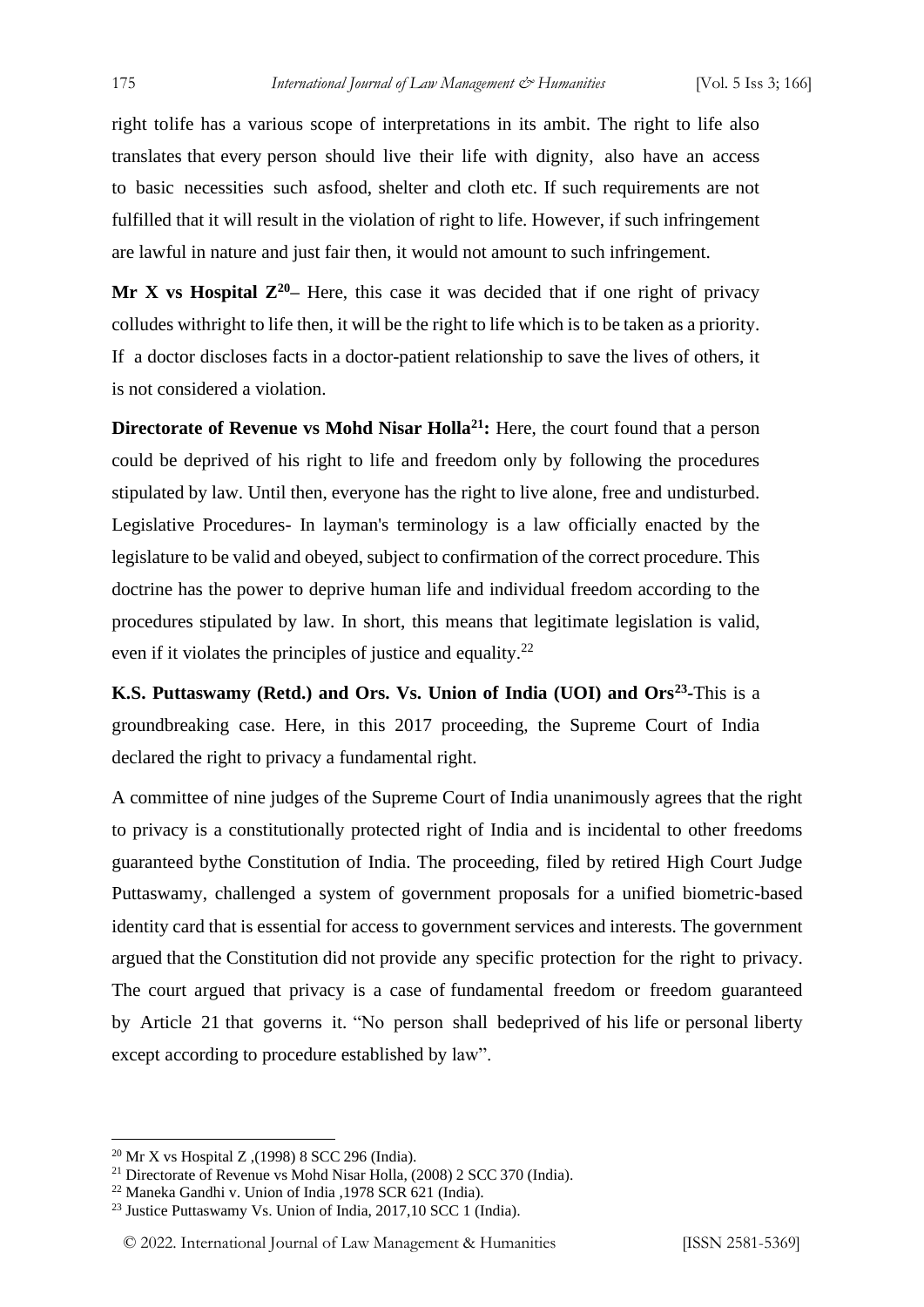#### **VI. DIMENSIONS OF PRIVACY**

In India there is no single applicability of privacy but rather, it is very wide in its scope andaccordingly can be interpreted and used in various cases and situations as follows:

#### **(A) Surveillance**

In **Kharak Singh case** - The oldest case in privacy where the police were given unrestricted rights to keep an eye on the accused at any point of time. Here, the contentions were that the officials visitedthe accused at an oddly night hour, knocking at the door and also asking the accused to be present in different stations without any major disclosure of information.

Regulation 236 gave an unreasonable right to the officials to visit the accused at an oddly hour, i.e in the middle of the night intruding not only space but also causing physical disturbance. The case of the nature that the judges in the case concluded that when the drafter of the Constitution did not explicitly enshrine the right to privacy. Therefore, it is unreasonable to assume that this law will apply.

Despite opposition to the majority, Judge Subharao said privacy was an element of Article 21 of the Indian Constitution. The concept of personal freedom can only be achieved if personal privacy remains unimpeded.

#### **(B) Intimate Details**

Privacy has its own limitations and one cannot withdraw to disclose information when filing for certain applications or insurances. However, the nature of the information can also be classified. When applying government jobs, one has to share the necessary details in order to be applicable to seat in the examination but, that does not give the person of authority holding the information toshare it to the world. The other layers of details can be personal and no one should be forced against their will to reveal such details which can cause agony or bring harm to their reputation.

#### **VII. RIGHT TO SPEECH**

*R. Rajagopal v Tamil Nadu* In this particular case, the murderer wanted his biography to appear in the Tamil News Magazine. It reveals details of police officers and other officials involved in the crime series.

The Supreme Court of India at that time directly established the relationship between Article 21 ofthe Constitution and the right to privacy. The court ruled that it respects privacy, but has itslimitations. Posting texts about others without the permission or consent of others will infringe on your privacy. If it is a published publication of a public record, it should be kept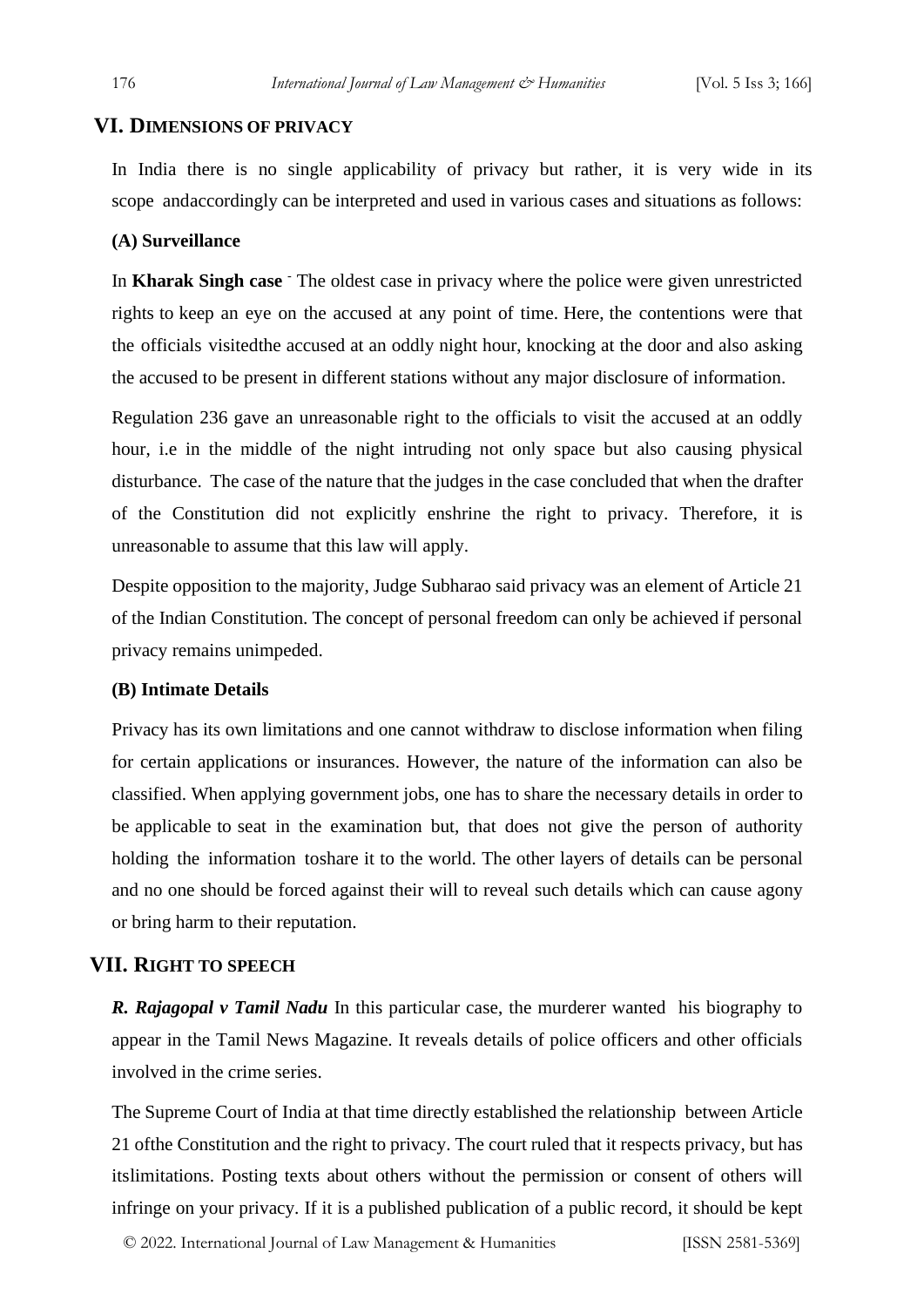as an exception to the exercise of right to privacy.

# **VIII. THE 'RIGHT TO PRIVACY' OF HIV ('+'VE) PATIENTS**

**Mr X vs Hospital case<sup>24</sup> –** Here in the facts of this case was that the petitioner being aggrieved by the disclosure of his information by the doctor to the fiancé cause implications between them and lead to the failure of the marriage that was soon to be held. The petitioner was tested HIV positiveand when the doctor without the consent of the patient disclosed the fact, the patient filed a case for Infringement of privacy.

Here, this case it was decided that if one right of privacy colludes with right to life then, it will be the right to life which is to be taken as a priority. If a doctor discloses facts in a doctor- patient relationship to save the lives of others, it is not considered a violation.

The judges observed-

*"If that person is suffering from any communicable venereal disease or is impotent so that marriage would be a complete failure or that his wife would seek divorce from him on that ground, that personis bounded to act therein according to the law, and it is to be added as a legal responsibilty, to tell the woman with whom the marriage is proposed thathe was not physically unwell and that he was suffering from a disease which was supposed to be corresponded to the girl."<sup>25</sup>*

This is a case where the exception of not providing a private information by the doctor to save right to life of another was laid down. Right to life to be to be of greater importance when collided with right to privacy. Otherwise, in general privacy to be maintained and the medical records to be in the category of privacy which without prior consent cannot be disclosed.

#### **IX. PRIVACY IN THE CONTEXT OF SEXUAL IDENTITIES**

**Navtej Singh Johar v Union of India:** In this case, the agreed intimacy between two agreed adults of the same sex was not considered an unnatural crime within the meaning of Section 377 of the IPC. The petitioner in this case challenged the constitutional validity of Section 377 of the IPC under various provisions of the Constitution of India, which governs rights such as equality and life.

In the year 2018, five Supreme Court judges of India on 6 september held the status of section 377 of IPC to be unconstitutional. It gave justice to the people of other orientation a recognition under the law.

Homosexuality is not a disease and one should refrain from using it in derogatory way.

<sup>24</sup> Supra Note 18

 $25$  Ibid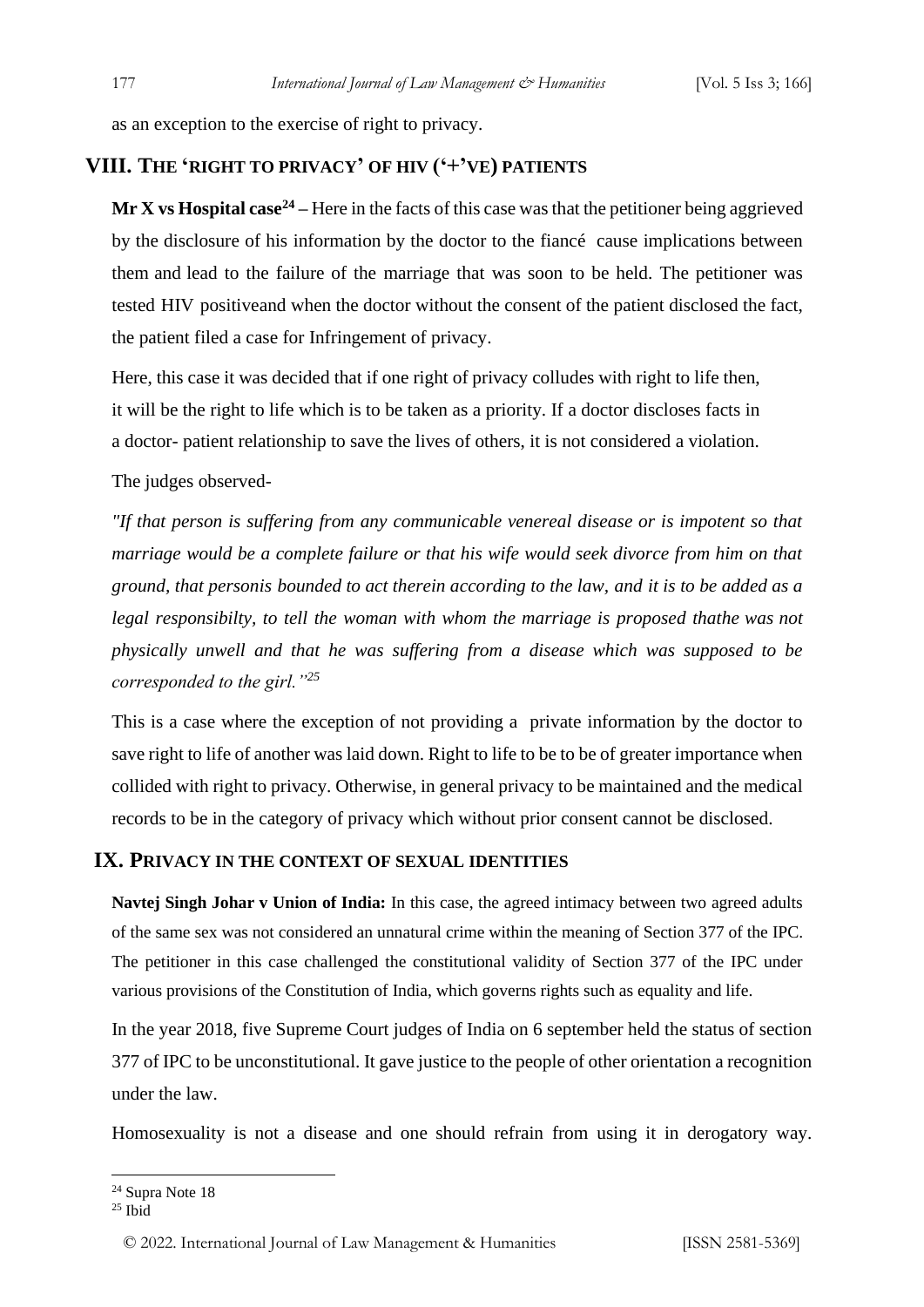Lesbian, Gay, Transgender, Queer though different orientations but are also human and therefore, need to beprotected the same way as other members of a society or a country.

# **X. INTERNATIONAL CONCEPTS**

**Article 12 of the Universal Declaration of Human Rights (1948)** states so. "No one shall be subject to any arbitrary interference with his home, privacy or correspondence nor to attack upon his honour and reputation. Everyone has the right to privacy of the law against such interference or attacks."<sup>26</sup>

All the other individual has the security to enjoy the privilege of privacy in matters relating to family,home etc without being disturbed . If anyone interferes with the privacy of another without the validation of the law, has the right to be protected and file a case for such interventions.

**International Covenant on Civil and Political Rights (Article 17 of International Covenant on Civil and Political Rights)** states "No one shall be subjected to arbitrary or unlawful interference with his privacy, family, home and correspondence, nor to unlawful attacks on his honour and reputation"<sup>27</sup>

**European Convention on Human Rights states (Article 8)** "Everyone has the right to respect for his private and family life, his home and his correspondence; there shall be no interference by a public authority except such as is in accordance with law and is necessary in a democratic society in the interests of national privacy,public safety or the economic wellbeing of the country, for the privacy of health or morals or for the privacy of the rights and freedoms of others."<sup>28</sup>

In given above definitions makes it visible that every person has the element to enjoy the privilege ofprivacy in matters relating to family, home etc without being disturbed . If anyone interferes into the privacy of another without the validation of the law, has the right to be protected and file a case for such interventions against the person who has breach the right to privacy.

In the case of exception, if an official is authorize by the law for carrying such operations to

<sup>26</sup> *Universal Declaration of Human Rights,* United Nations, available at https://www.un.org/en/aboutus/universal-declaration-of-human-rights , (last Visited May 03, 2022).<br><sup>27</sup> International Covenant on Civil and Political Righ

<sup>27</sup> *International Covenant on Civil and Political Rights,* United Nations, available at https://www.ohchr.org/en/instruments-mechanisms/instruments/international-covenant-civil-and-political-rights

<sup>, (</sup>last Visited May 03, 2022). 28 *Article 8 ECHR – Right to private life, family life, correspondence and home,* Hembach Legal, available at https://human-rights-law.eu/echr/article-8-echr-right-to-private-life-family-life-correspondence-and-home/ , (last Visited May 03, 2022).

<sup>© 2022.</sup> International Journal of [Law Management & Humanities](https://www.ijlmh.com/) [ISSN 2581-5369]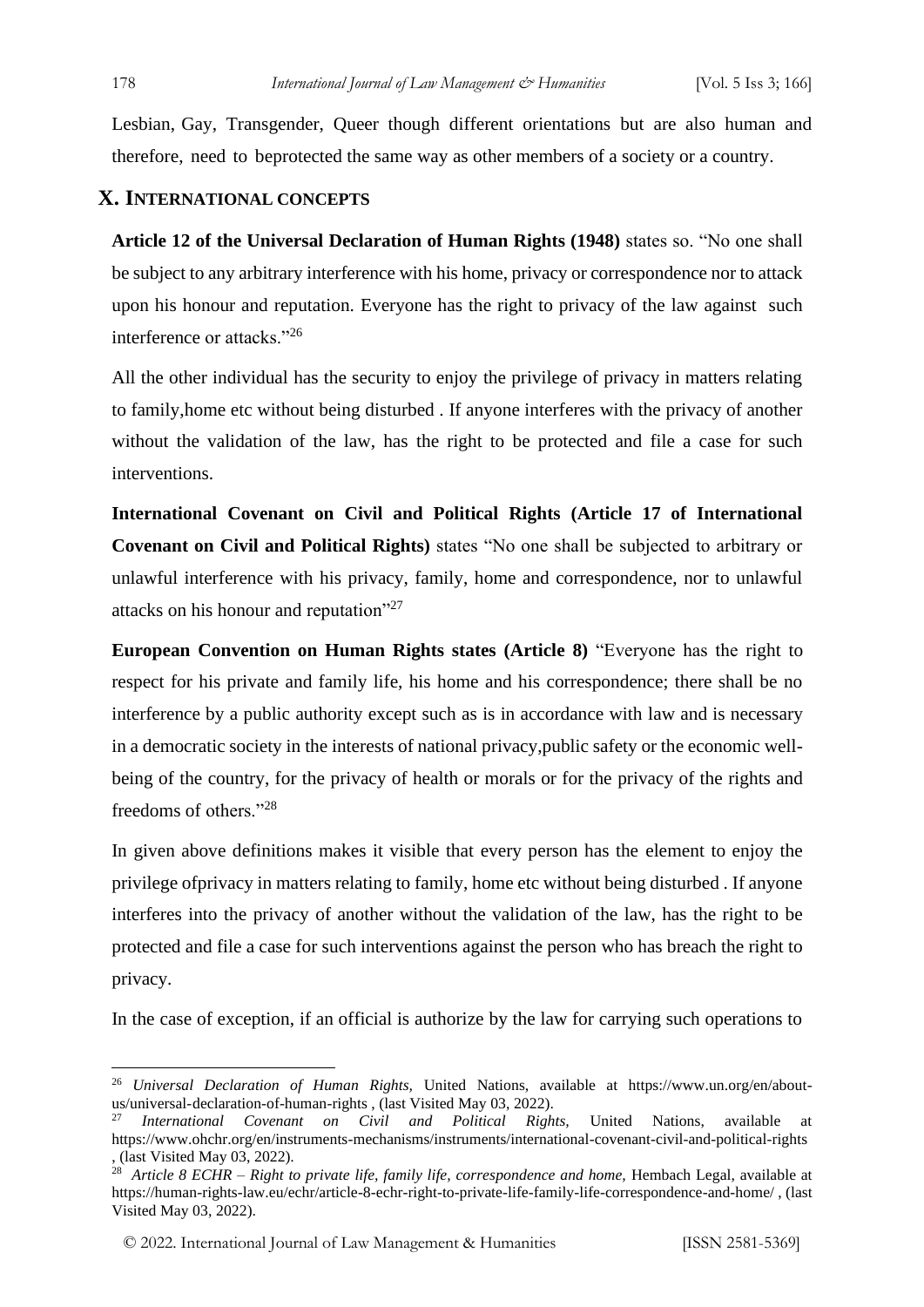meet thegreater end of Justice then, in such cases an individual cannot demand that the infringement of privacy has occurred.

# **(A) USA**

Until the  $20<sup>th</sup>$  century , there was no recognition for the privileges such as privacy. The privacy resonated with the commons in the year 1890, when two scholars in Harvard published an article," The Right To Privacy". This article lead to an evolution for the recognition of this right, as before that, there were no concepts or ideas existing in the look out of scholars or in view of the basic law in references to the privileges of the word "Privacy" and its importance in terms of the society.

At the core of the law comes from the right to privacy and is broadly defined as the "right to beleft alone". Usually excluded are personal issues or activities that may be of public interest, such as celebrities or attendees of newsworthy events. Infringement of the right to privacy may be the basis for a claim for damages against the infringing individual or organization. These include a fourth amendment to protect against unjustified search or seizure, a first amendment to freedom of association, and a due process 14th amendment. These are recognized by the Supreme Court as protecting the general right of privacy in family and marriage. Motherhood, reproduction and parenting.

# **To live a dignified life, we need to ensure privacy, and we need to give all humans such rights.**

#### **(B) US CONSUMER PRIVACY BILL OF RIGHTS<sup>29</sup>**

The US Consumer Privacy Rights Privilege states that customers have the followingprivileges:

- Personal control on what individual information organizations gather and how they utilize it (Assent, Notice/Choice) .<sup>30</sup>
- Transparency on privacy policies and procedure adopted (Transparency/Openness).<sup>31</sup>
- The organizations will gather, utilize, and reveal individual information only for that purpose and in that context for which the individuals have informed

<sup>29</sup>*Consumer Data Privacy in a Networked World: A Framework for Protecting Privacy and Promoting Innovation in the Global DigitalEconomy,* Journal of Privacy and Confidentiality, available at https://journalprivacyconfidentiality.org/index.php/jpc/article/view/623/606 , (last Visited May 03, 2022).  $30$  Ibid

<sup>31</sup> Ibid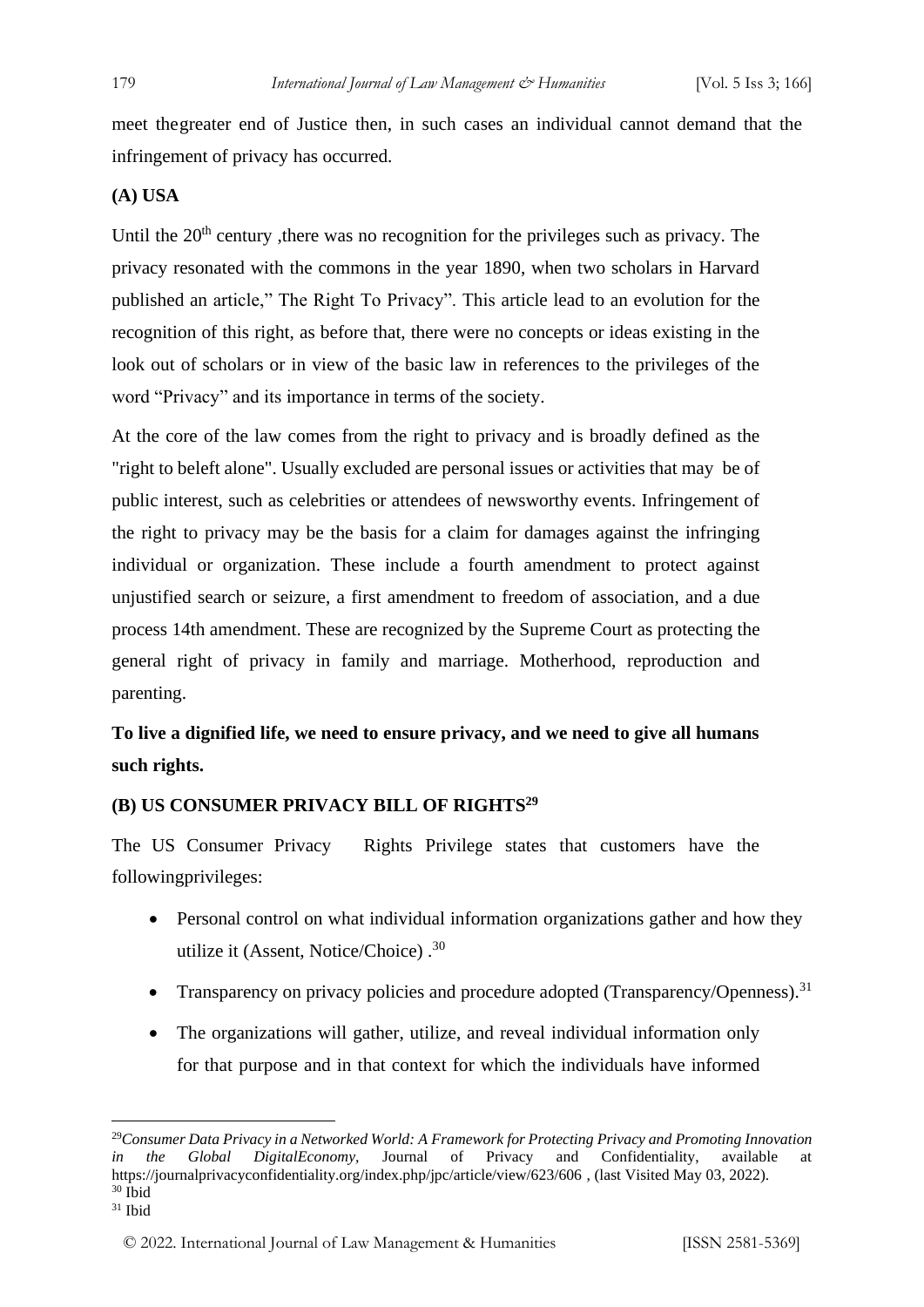information(Use Limitation).<sup>32</sup>

- The Information must be handled in secured manner (Privacy).<sup>33</sup>
- Access and Accuracy: The Subject must have unrestricted access to the Data provided and must also have the authority to amend it in case of any wrong information provided. (Access and Correction).<sup>34</sup>
- The information which is relevant to the purpose must only be collected. No irrelevant information must be collected. (Collection Limitation)<sup>35</sup>
- Accountability: The information collected must be in accordance with Consumer Privacy Bill of Rights and the officers collecting Data must be made accountable.(Accountability).<sup>36</sup>

The United States of America's constitution, its  $5<sup>th</sup>$  amendment and the  $14<sup>th</sup>$  amendment has widened the scope of the term "liberty" by expressing it as the epitome and the base of every rights that an individual should possessed as a human.<sup>37</sup> To live a dignified life, we need to ensureprivacy, and we need to give all humans such rights.

# **XI. STATUS OF PRIVACY RIGHT**

The Personal Data Protection Bill, 2018

In 2018 july, a final draft and reports by committees was presented for protecting the Individual's data in ambit of the right relating privacy which is known as the bill of Personal Data Protection. It proposed for data protection authority to eye on the process of the data collection ; (I) to protect individual's interest, (ii) to stop the use of the personal data and information and (iii) To comply withthe bill. <sup>38</sup>

Introduced to Lok Sabha on December 11, 2019 by Ravi Shankar Prasad, Minister of Electronics and Information Technology. The purpose of this bill is to establish a data protection authority that supports the protection of personal data and information of individuals and manages processes such as data transfer from one country to another while

<sup>32</sup> Ibid

<sup>33</sup> Ibid

<sup>34</sup> Ibid

<sup>35</sup> Ibid

 $rac{36}{37}$  Ibid

<sup>37</sup> *Legal Analysis of Right To Privacy In India,* Legal Service India, available at https://www.legalserviceindia.com/legal/article-676-legal-analysis-of-right-to-privacy-in-india.html , (last Visited May 03, 2022).

<sup>&</sup>lt;sup>38</sup> Amar Patnaik, Why India's Proposed Data Protection Authority Needs Constitutional Entrenchment, The Wire (April .24, 2022, 4.40 Pm) https://thewire.in/tech/india-data-protection-authority-needs-constitutionalentrenchment#:~:text=Why%20India%E2%80%99s%20Proposed,and%20political%20interference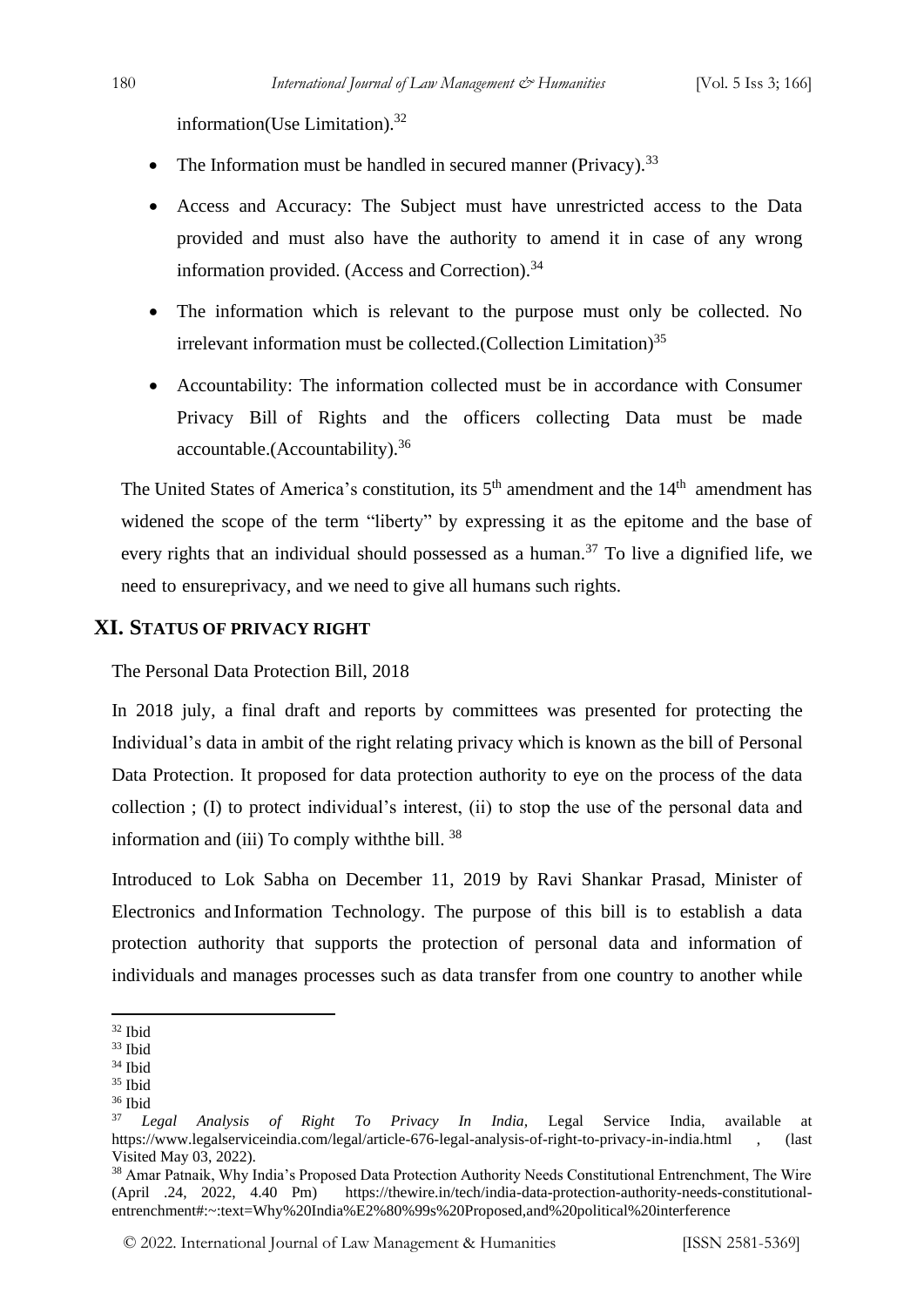respecting the interests of the bill $^{39}$ .

An idea to create a digital economy with right amount of fairness laying due respect for the protection of individual's privacy with no further hindrances in lieu of their privacy and liberty**. <sup>40</sup>**To also reduce the government's instrusion in the personal affairs of the individuals or neitizens of the nation.

The need for such a bill is to protect the autonomy of the individual, thereby creating a sense of relationship between the individual and the organization that collects and processes the data. The purpose was to provide legal remedies for illegal access and make such institutions accountable.<sup>41</sup>

# **The bill also contains provisions of "right to be forgotten"**

"Right to be forgotten" is a fairly new concept in India, where one might try to remove or remove an online post containing an embarrassing image, video, or news article that mentions them<sup>42</sup> Section 43 of the Information Technology Act 2000 also includes the right to privacy. This makes unauthorized access to computer resources a crime<sup>43</sup>.

# **K.S Puttaswamy (Retd.) and Anr. Vs Union of India**

In the landmark case of Puttaswamy v. Union of India, the Supreme Court declared that the right to privacy is a fundamental right and protected as part of Article 21 of the Constitution of India. <sup>44</sup> .

This petition was presented anD filled by Justice K.S Puttuswamy before the apex court , i.e., supreme court, held that privileges of privacy is an vital element of article 14, 19 and 21 of the Constitution as guaranteed under part III of the Indian Constitution. Here, judgement passed by the nine judge bench declared security of privacy as a part of basic rights which gave a whole new recognition to the concept of long debated right to privacy.<sup>45</sup>

The court only struck down those provisions of Aadhar Act which were unconstitutional in nature. The first few cases that dealt with the privacy were that of Kharak Singh case <sup>46</sup>and

<sup>39</sup> Ibid

<sup>40</sup> *The Universal Declaration of Human Rights,* 1948, Legal Service India," available at: http://www.legalservicesindia.com/article/1630/Right-To-Privacy-Under-Article-21-and-the-Related-Conflicts.html ,(last Visited May 03, 2022).

<sup>41</sup> Ibid

<sup>42</sup> *Data protection Bill has provisions for 'right to be forgotten'*, Centre tells HC ,The Hindu, December 21, 2021 at https://www.thehindu.com/news/cities/Delhi/data-protection-bill-has-provisions-for-right-to-be-forgottencentre- .

<sup>43</sup> *The Information Technology Act, 2000, No 43, Acts of Parliament, 2000(India).*

<sup>44</sup> Justice Puttaswamy Vs. Union of India, 2017,10 SCC 1 (India).

<sup>45</sup> Ibid

<sup>46</sup> Supra Note 6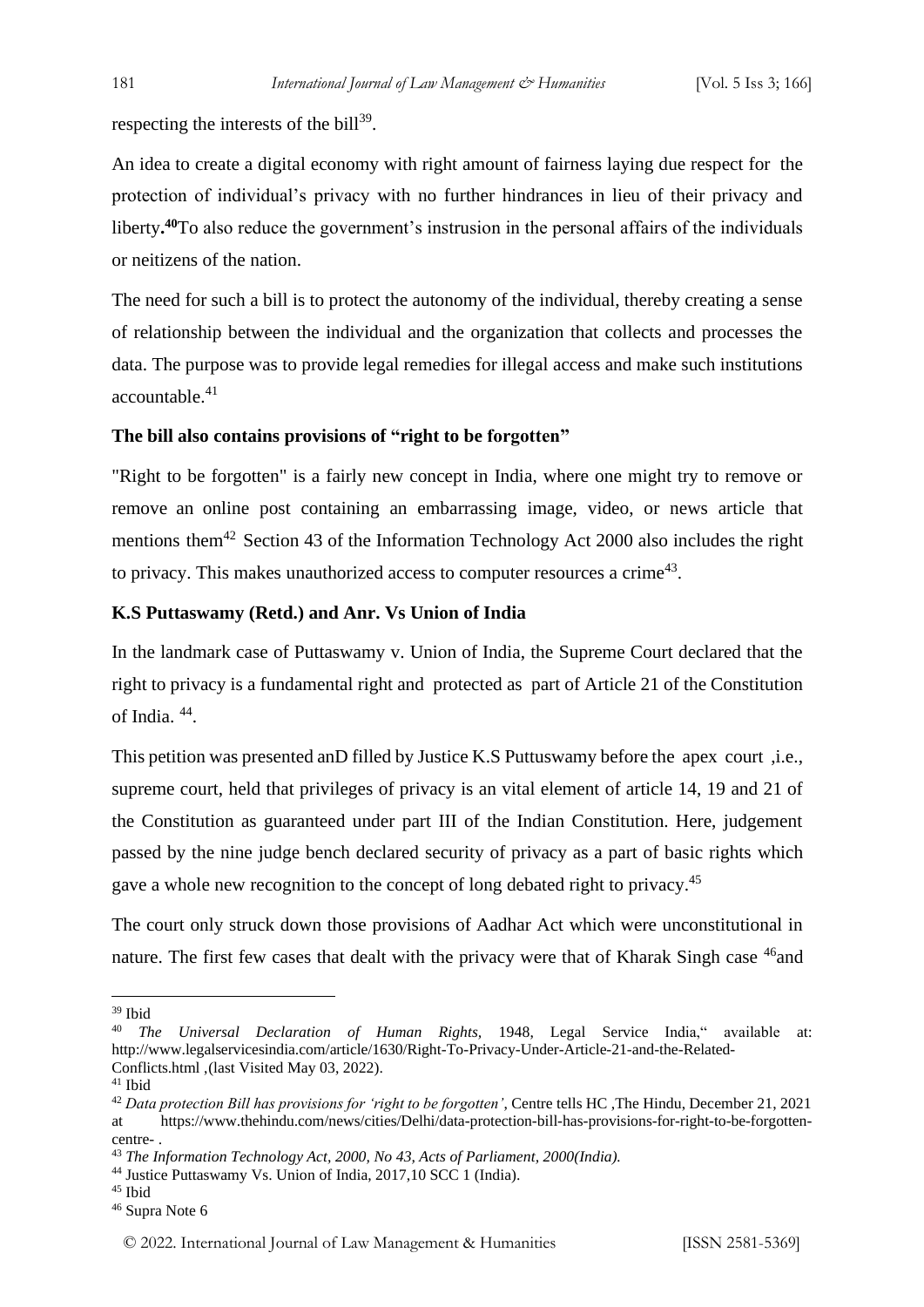M.P Sharma <sup>47</sup>where the judges decided by the courts that the privilege of privacy is not inclusive of basic rights because when our makers frame the Indian constitution, there were no expressive thoughts on rightof privacy and therefore, an assumption was not to be into consideration.But this case of Justice K.S Puttaswamy (Retd.) overruled the various decision of the previous landmark judgement and added a new recognition upon the right to Privacy. The right conferred by this landmark judgement uponright to privacy was to be protected under the article 21 of the constitution of India<sup>48</sup>, i.e., right to life and personal liberty.<sup>49</sup>

Increasing active role of the judiciary in interpreting the clauses and articles of the laws isnever based in the restrict manner, rather they keep an approach of open interpretation of the laws and to read between the lines inorder to maintain a balance between the ever growing needs dynamic concept of expanding modern needs in relation to people as well the society.

Although the status of right to privacy has never been expressed as a right in the context of previous judgments, the Puttaswamy case recognizes the right to privacy as a fundamental rightand is protected as an integral part of Article 21. It brought about a breakthrough change in the Indian Constitution. This case filed with the Supreme Court of India, states that the right to privacy is an integral part of Articles 14, 19, and 21 of the Constitution, as guaranteed by Part III of the Constitution.

#### **XII. SUGGESTIONS**

After thorough in- depth research on privacy, here are few suggestions to be laid down:

- There is a need for the term right to privacy to be defined accurately in its true sense. As already discussed in the research that there is no precise definition for the term 'Right to Privacy'which makes its hard for its interpretation and also leads to ambiguity. Therefore, a precise definition is a requisite to apprehend the meaning of the term privacy in its truest sense.
- In order to set a pace with the definitions of the term Right to privacy, there is much needed space for right distinctions to be made clear as for its pragmatic approach. There are various dimensions to be dealt under the right of privacy as its dynamic extension is expanding. The world of contemporary era has transformed to be more sophisticated and thereby, the practicalityof the right has to be understood first and applied according while dealing with its various dimensional situations.

<sup>47</sup> Supra Note 8

 $48$  Ibid

<sup>49</sup> INDIAN COST. Art. 21.

<sup>© 2022.</sup> International Journal of [Law Management & Humanities](https://www.ijlmh.com/) [ISSN 2581-5369]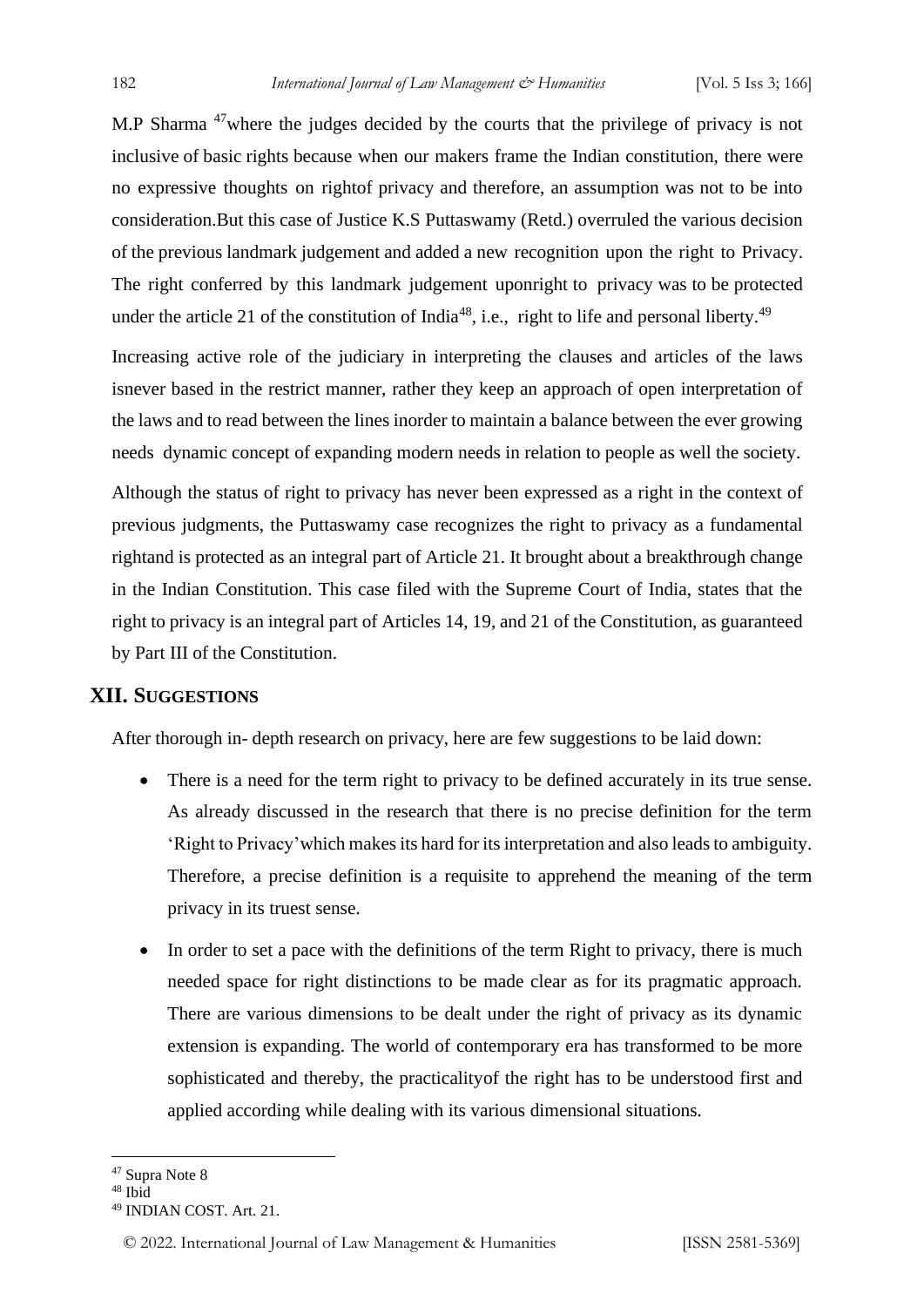- Most people are not aware of their rights due to various reasons and situations and fails to exercise given privileges. This words on security of privacy is comparatively new intrinsic basic right guaranteed to every people and so, Initiatives are must for people to comprehend and acknowledge of what elements constitutes their right to privacy and how to go about it in thetime of lawful requirements.
- The privileges of privacy has been defined as one of the basic rights and infringement of such rights will have a major impactful repercussions upon the person doing so. To not shelter such infringement, one must be cautios of their actions and such consciousness can only be achieved when the guidelines to such violations and remedies are laid down concrete .
- To balance conflicting interests, need to perform appropriate proportional tests. In short, sucha test will determine the balance between the purpose of justice and the public interest at the same time.
- Act on the protection of personal data to protect personal data and protect it from unauthorized and unauthorized access is still pending for specific reasons. India is a populous country and such legislation needs to be concrete and strict in order to protect and store all levels.
- The Government of India may consider the need to revise the rules of the Press Council of India on journalism ethics to avoid conflicts between press freedom and privileges of privacy.<sup>50</sup>
- In a recent case of K.S. Puttaswamy, the Supreme Court of India has determined that the right to privacy is a fundamental right and an integral part of Article 21 of the Constitution of India, which enshrines the right to life and personal freedom. To make the right to privacy easier to read, the government must insert a new clause in (b) into Article 21 to include the right to privacy.
- There are no specific enactments for privacy and the interest is only served through various different statutory provisions. Therefore, there is much need for a separate legislation for multi faceted privacy to lay down the principles , objectives , and also to elaborate upon violations of such rights, what would be its consequences and possible feasible remedies.
- The sustainability of the right to privacy would depend on the legislations and the degree of penal provisons must also be included to punish various variations and

<sup>50</sup> *Freedom of the press in India,* Wikipedia, available at https://en.wikipedia.org/wiki/Freedom\_ of the press in India . (last Visited May 03, 2022).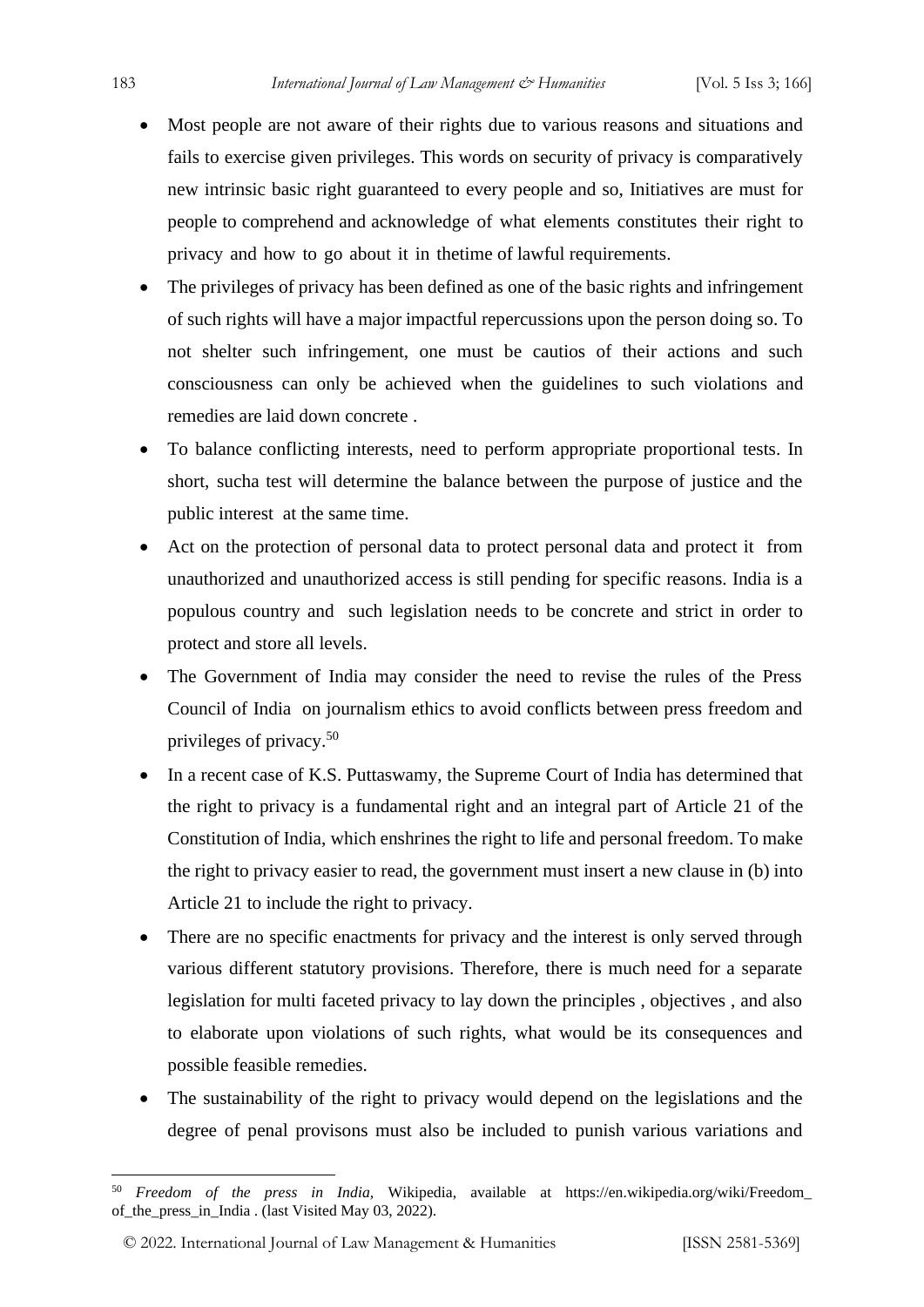infringement of the right to privacy. Various sanctions should also be introduced along with the incorporated provisions todeal with situations that has failed to implement the above mention provisions of the privacy.Any person who access information about others from any government affiliated people or officials must be imposed with penalty.

- There is a misconception among the people that the right to privacy can be practiced everywhere. It is not true. Privacy definitions changes with personal and then in view of public domain. Awareness to be created to educate people on such topic and not to interchange the rights of personal liberty to that of public domain.
- The role of media is very crucial in the modern world. They bring everything to the attention of the common public via news or various platforms. But sometimes the ethics of media are not really followed and leads to various violations of victims or the accused. Therefore, a need limitation on such media is necessary for the interest of everyone and that, for the protection of privacy.

# **XIII. CONCLUSION**

Privacy is fundamental and basic right and it is an element of article 21 of the Indian Constitution. Puttaswamy case brought about a landmark turnover by recognizing right to privacy as a fundamental right and to be protected as an intrinsic part of the article 21 of the constitution of India.

The term right to privacy is not absolute in nature, certain restrictions may apply upon reasonability for maintaining the concern of larger public interest or to balance the greater concept of justice in the lawful manner. There is a major difference between private and public interpretation of privacy and one cannot expect the same amount of privacy in the public space as they do in the personal space. When there is collision between two concepts of rights, the onewill prevail over the other is one that promotes the morality interest of the public. Privileges of privacy cannot be practised when it is question of internal securities or in spheres of public space, such claims can be negated.

In Maneka Gandhi case , the interpretation of life was translated as a life with dignity and notlike mere animal existence. Right to life paves a way for everyone to be guaranteed certainaspect of rights that are needed by every individual to live a meaningful life.

The idea to protect the privacy basically articulates not to intrude in an individual's personal life via any means or through any person and therefore, not compromising their personal space. The dynamic expansion of the society has lead the people to be more civilized and